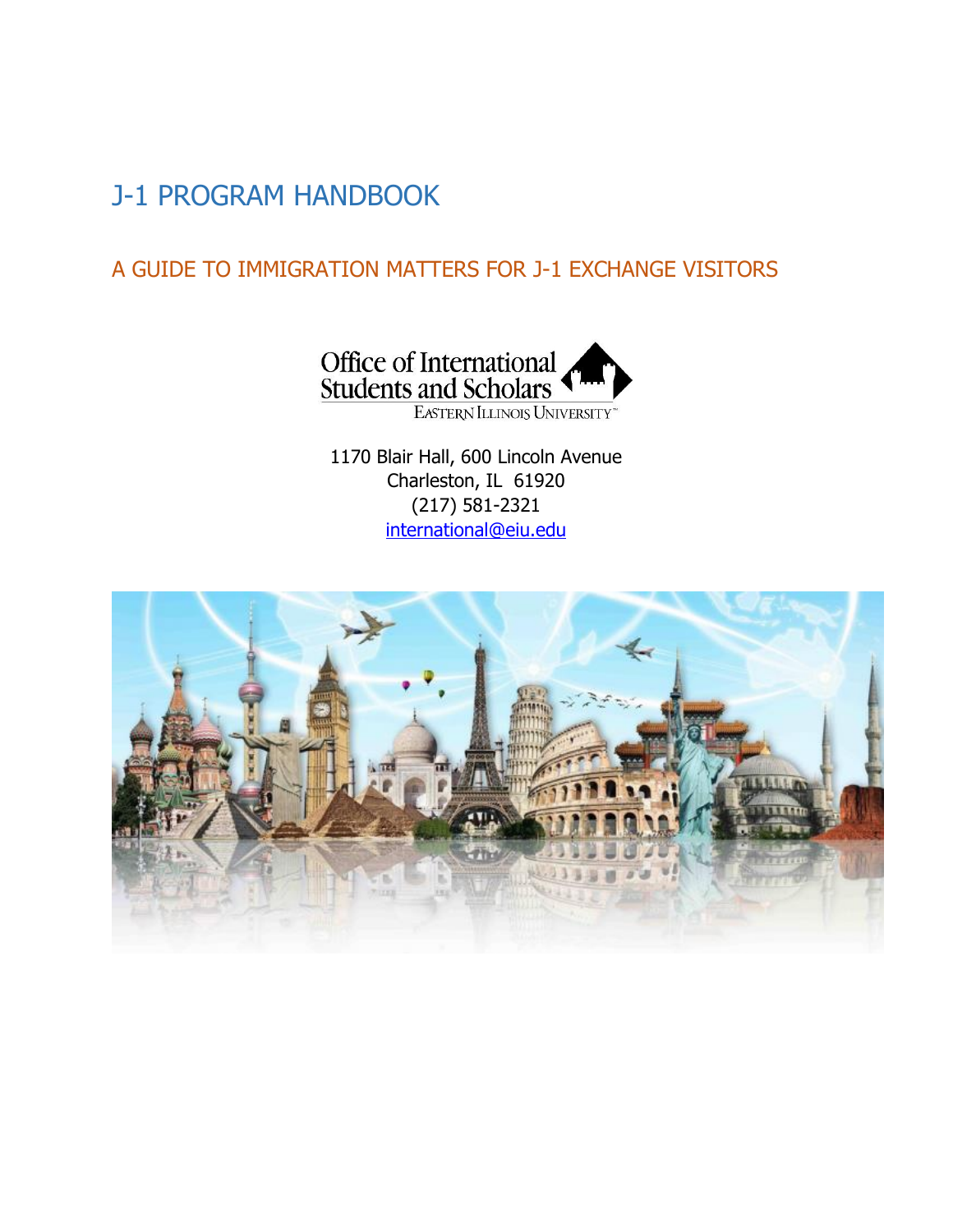### INTRODUCTION

You have been accepted as a J-1 exchange visitor at Eastern Illinois University. J-1 visa status is unique. The United States Department of State administers the J-1 program, and Eastern Illinois University is one of many institutions that has been authorized to be a J-1 sponsor. Many kinds of activities are possible for J-1 program participants, and each institution has its own specific type of J-1 program. The program at Eastern Illinois University is described as follows:

…to provide courses of study, lecturing, and research opportunities, in the various fields of instruction and research conducted by Eastern Illinois University for qualified foreign students, professors, research scholars and short term scholars to promote the general interest of international educational and cultural exchange.

The address and telephone number of the government office which administers J-1 programs is: Exchange Visitor Program Services Office, United States Information Agency, 301 4th Street, S.W., Washington, D.C. 20547; Telephone: (202) 401-9820.

This handbook contains information about the rules and regulations that apply to visitors to the United States who are part of a J-1 exchange visitor program. Please read it very carefully and use it as reference throughout your visit.

Soon after your arrival, you will register with the Office of International Students and Scholars at Eastern Illinois University. The Office of International Students and Scholars oversees your J-1 program and provides information, advice, and assistance relating to immigration such as extensions, changes of status, and travel. The staff in the Office of International Students and Scholars will assist your J-2 dependents with travel and work permission needs and distribute insurance information for all visitors in J-1/J-2 status.

We have a competent staff to assist you and if we are unable to help you with a particular concern, we will do our best to help you find assistance elsewhere. We hope that your stay will be both personally and professionally rewarding.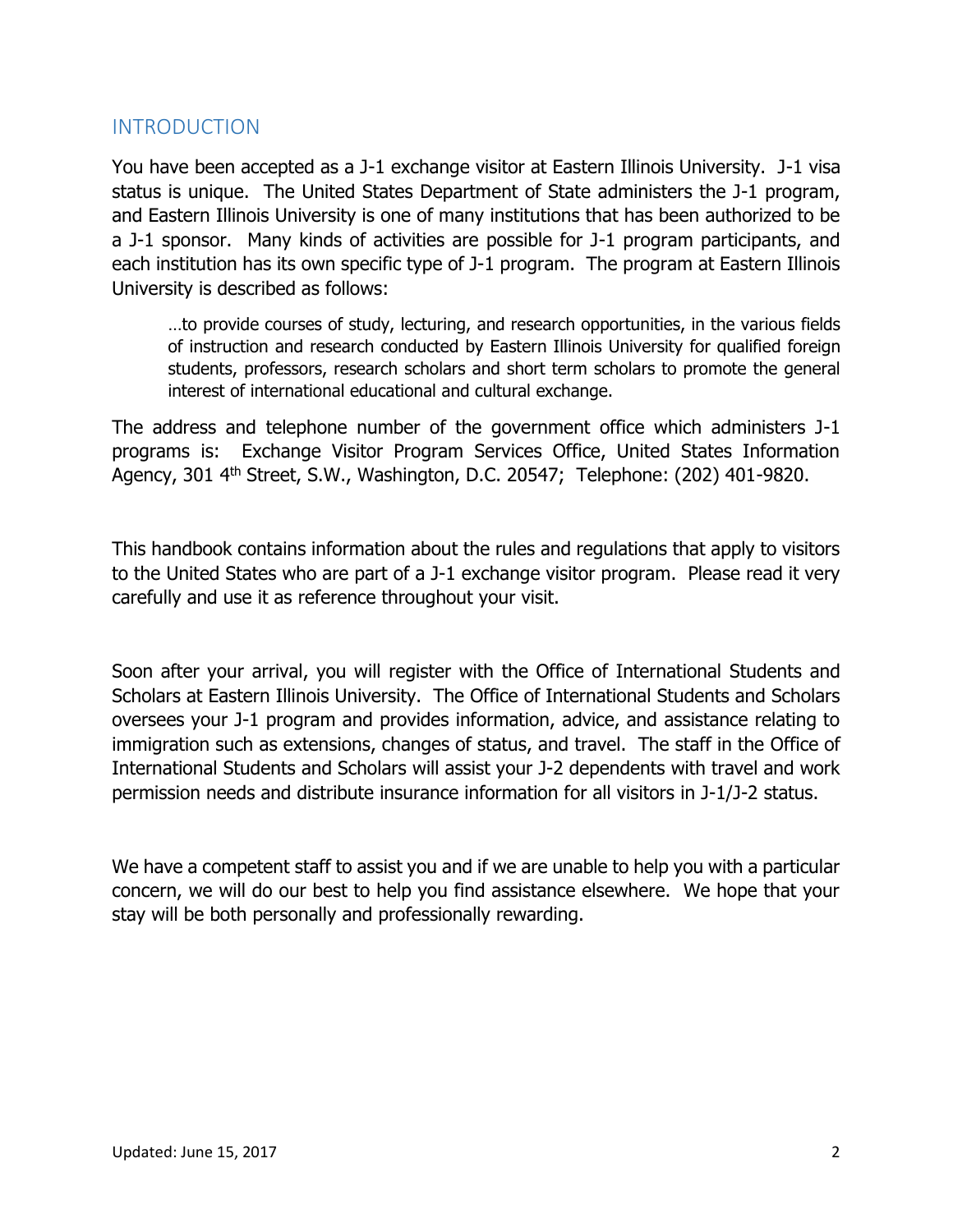# Contents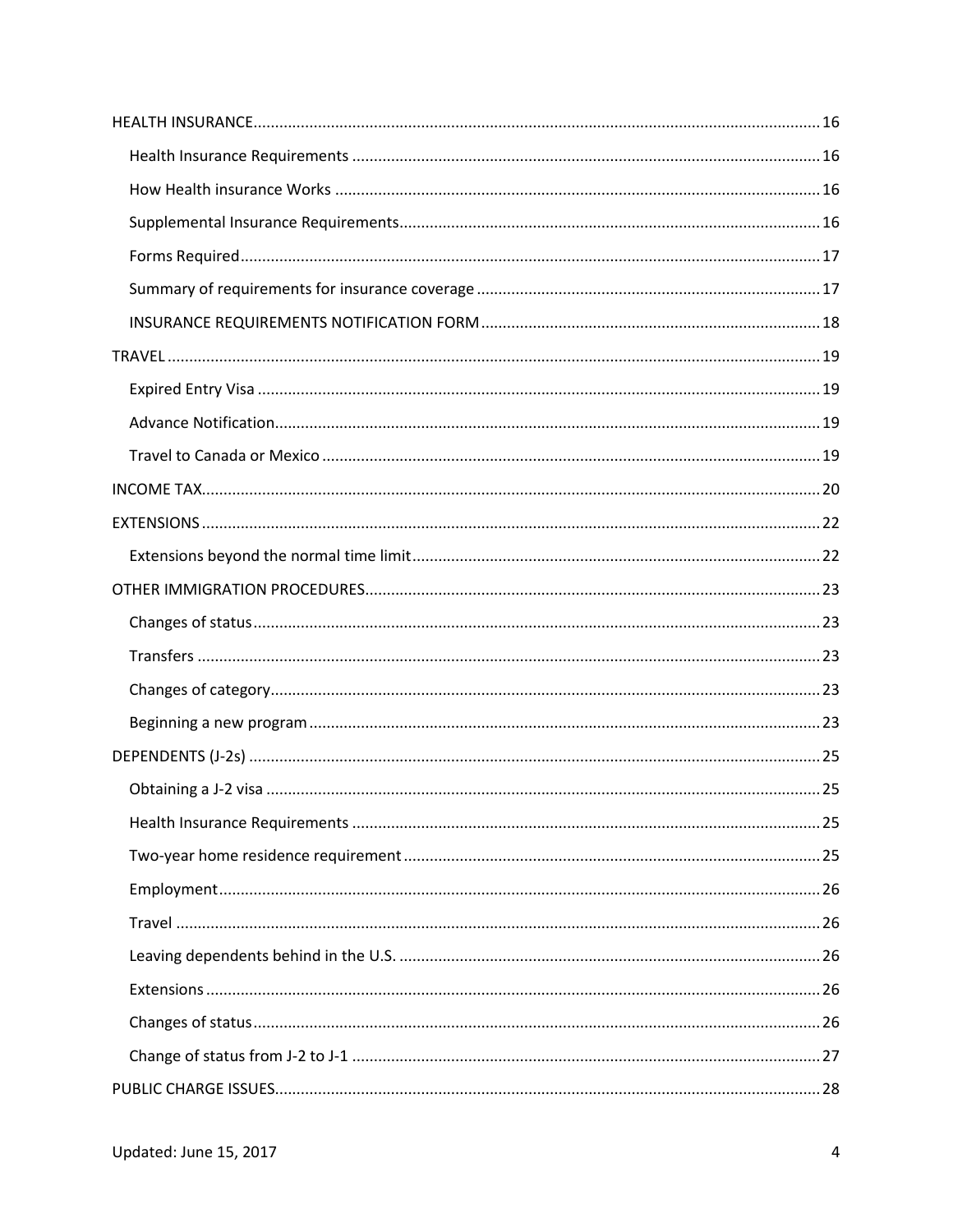<span id="page-4-0"></span>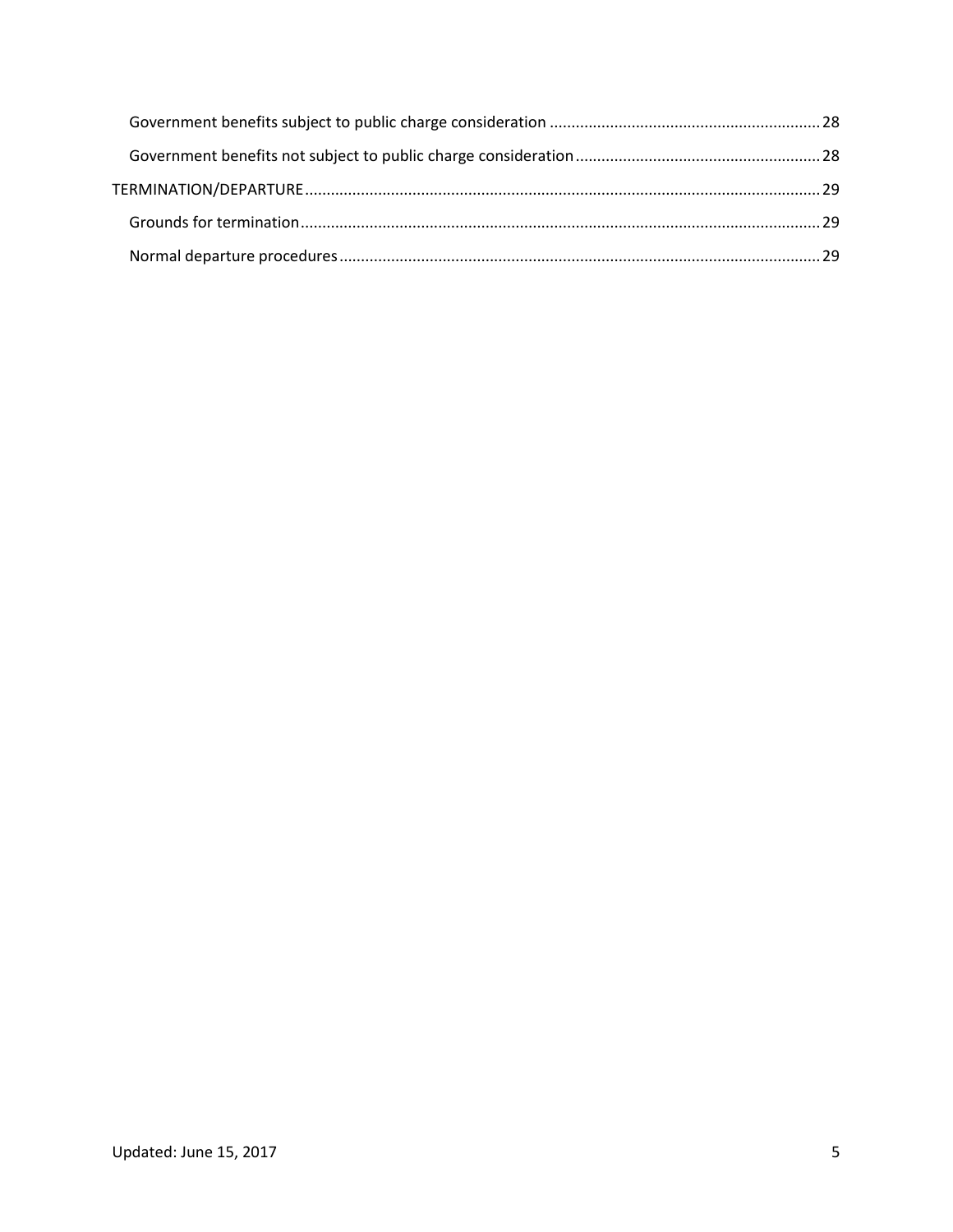# IMPORTANT DOCUMENTS AND IDENTIFICATION

Abbreviations used throughout this document:

- **EIU** = Eastern Illinois University
- **OISS =** Office of International Students and Scholars
- **INS** = Immigration and Naturalization Service
- **USDOS =** United States Department of State. (This agency is in charge of all J-1 Programs in the U.S.)
- **USCIS** = United States Citizenship and Immigration Services

#### <span id="page-5-0"></span>Passport

Your passport is your identification document. Your passport must be valid throughout your time in the United States, unless you are Canadian. You cannot apply for an extension of your stay, a transfer or a change to another visa status if your passport is not valid. It is your responsibility to have your passport renewed by your embassy or consulate if it is due to expire while you are in the U.S. In some cases, an extension takes several months and occasionally a new passport must be issued. Your passport must be valid in most cases for at least six months longer than your DS-2019 form (see below) when you enter the U.S.

When you enter the U.S., your passport will be stamped with your entry date, your status and the expiration date, which should be "D/S" which stands for "Duration of Status." D/S means that you can stay/work until the ending date in section 3 of your DS-2019, and you can stay without working an extra 30 days.

### <span id="page-5-1"></span>Entry Visa

An entry visa allows you to enter the United States. J-1 exchange visitors, except those from Canada, are required to have a valid entry visa to enter the U.S. The visa is obtained at a U.S. embassy or consulate by presenting Form IAP-66. The visa will show an expiration date and the number of entries it can be used for during that time. An "M" in the "Entries" section of the visa stands for "Multiple". It is not important if your visa expires while you are in the U.S. It is only important to have a valid visa if you leave and want to re-enter the U.S. In the event that your entry visa has expired or will expire before you plan to re-enter the U.S., you will need to apply for a new visa at a U.S. embassy or consulate in your home country.

### <span id="page-5-2"></span>Electronic I-94 (Arrival-Departure Record)

After your arrival in the U.S., you should go to www.cbp.gov/I94 to print out your electronic I-94 (and those of any dependents). This document will have your status and expiration date as well as your admission number to the U.S. Your host department may need this. Any time you leave the U.S. and make a new entry, you should print out a new electronic I-94. NOTE: In a few circumstances, you might be given a paper I-94 when entering the U.S.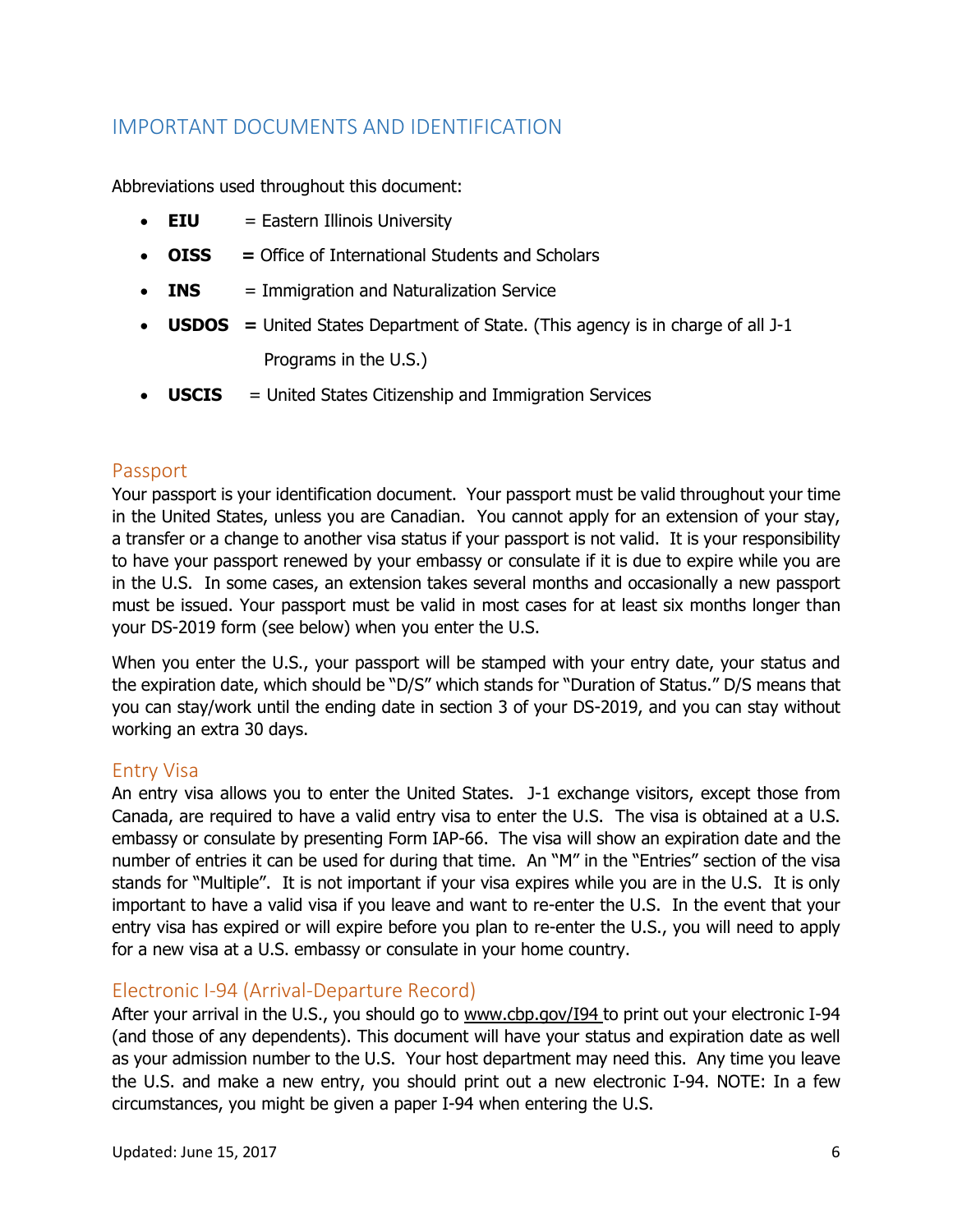### <span id="page-6-0"></span>SEVIS (Student and Exchange Visitor Information System):

This is the national tracking system for individuals in J-1 and F-1 immigration status. Your DS-2019 is generated through the SEVIS system and we are required to keep SEVIS informed of such data as your current U.S. address, changes in financial and biographical information, and your departure from our J-1 program.

You must enter the U.S. within 30 days of the "From" date in Section 3 of your DS-2019 or your document will become invalid in SEVIS. If you enter the U.S. but do not register with the ISSS office by day 30, you will become a "No Show" in SEVIS.

### <span id="page-6-1"></span>DS-2019

This document designates you as a J-1 exchange visitor and identifies your sponsor, your program number, your activities, and the dates of your visit among other things. This document is required to obtain a J-1 entry visa. You must have it with you any time you leave and reenter the U.S. When you first enter the U.S. with your DS2019, a USCIS officer will stamp the bottom left-hand corner of the form, indicating the date of entry. Please keep all copies of your DS-2019s and electronic I-94s during and after your stay for your records.

### <span id="page-6-2"></span>Social Security Number

Social Security is the U.S. government's social insurance plan. Virtually all Americans have a Social Security number, which designates their account with the Social Security Administration.

Even if you are not paying into the Social Security system (J-1 exchange visitors do not), you will need a Social Security number for identification purposes. The OISS can give you and any members of your family a temporary number that can be used at Eastern Illinois University and at the local banks, but you must have a permanent number if you wish to obtain an Illinois driver's license. The permanent number will be yours for life. The materials you receive after you arrive on campus will tell you what to do to obtain a permanent Social Security number.

Most J-1 visitors will need to obtain a Social Security number as soon as possible after their arrival at the Eastern Illinois University, but you must be validated by OISS and wait 3 to 4 business days before applying, or your name will not appear in the system.

Application Documents:

- Passport/Visa
- $\bullet$  DS-2019
- Completed application form (available at the Social Security Office)

After you have applied for an SSN you can apply for a Temporary Control Number (TCN) from the University Payroll Department, which you can give to your department in order to be paid. You will need to provide your SSN application receipt in order to receive your TCN.

Your SSN number will take about three weeks to arrive in the mail and will then be yours for life. It is tied to your identity and financial background. To avoid risk of identity theft, take care to keep your SSN secure and private. Your dependents can only obtain a SSN if they first obtain work permission (see J-2 Employment).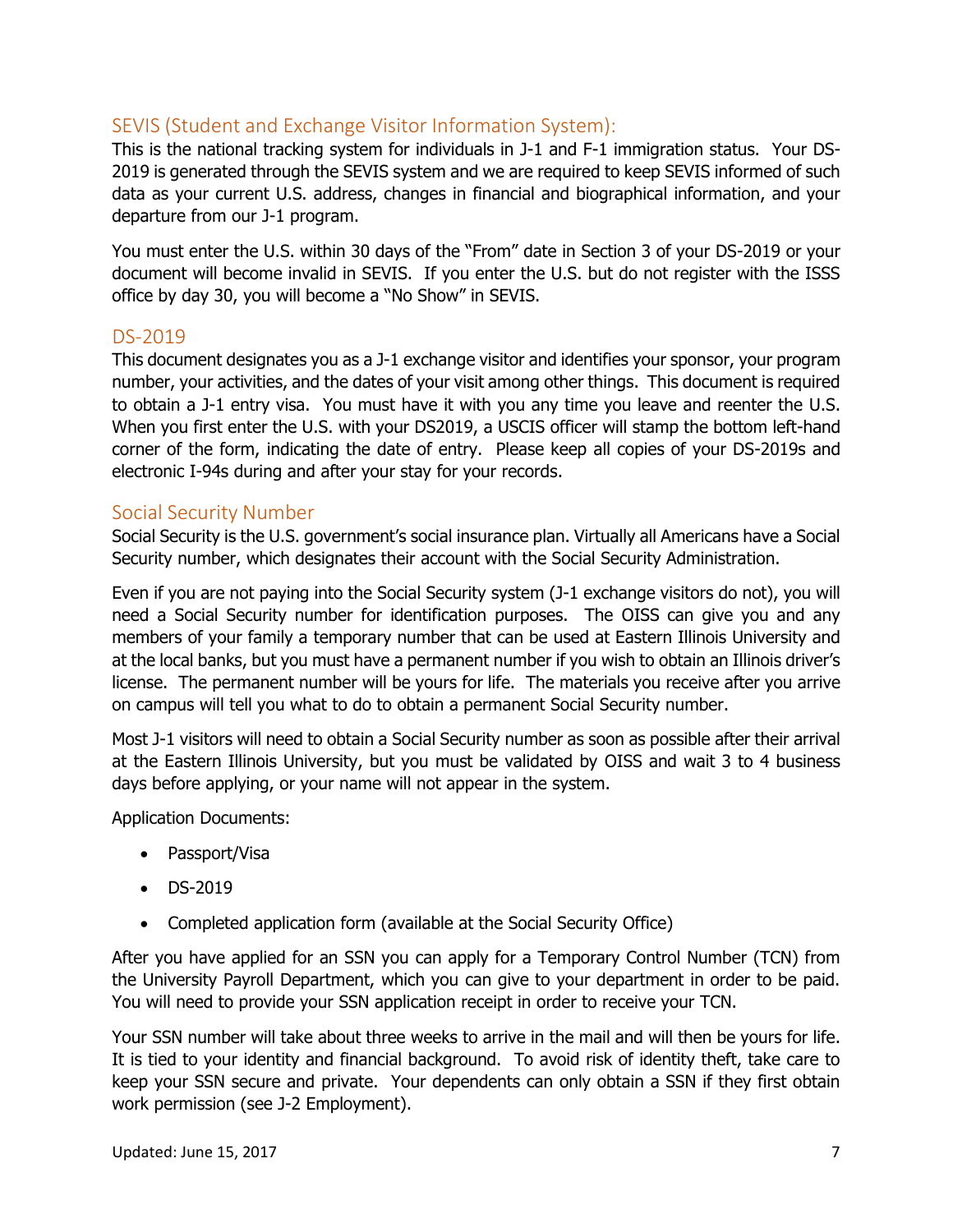### <span id="page-7-0"></span>YOUR ACTIVITIES AS A J-1 EXCHANGE VISITOR

### <span id="page-7-1"></span>**Categories**

You are coming to the U.S. as an exchange visitor for a specific objective. Section 9 of your DS-2019 contains 1) a category which defines your particular activity 2) a numerical code which indicates your specialized field of work and 3) a brief description of your activity. The categories used by OISS are "Undergraduate Student Non-Degree," "Professor", "Research Scholar", and "Short-Term Scholar". The OISS has assigned a category to you based on the description of your proposed activities provided to us by your sponsoring department. The primary activity for each of these categories is described below:

<span id="page-7-2"></span>Undergraduate Student Non-degree: Exchange student is a student who temporarily studies abroad for one semester or academic year. Exchange students are expected to receive university credits which they can transfer to their home university.

<span id="page-7-3"></span>Professor: Teaching, lecturing, observing or consulting. A professor may also conduct research unless the sponsor does not allow it.

<span id="page-7-4"></span>Research Scholar: Conducting research, observing or consulting in connection with a research project. The research scholar may also teach or lecture unless the sponsor does not allow it.

<span id="page-7-5"></span>Short-Term Scholar: A professor, research scholar or person with similar education or accomplishments coming on a short-term visit for the purpose of lecturing, observing, consulting, training or demonstrating special skills.

### <span id="page-7-6"></span>**Objectives**

The USDOS expects you to stay with your original objective for coming to the United States. As an exchange visitor, therefore, you are normally not allowed to change your category, and you are expected to carry out the activity described in Section 4 of your DS-2019. A Research Scholar, for instance, should not be a full-time student. Although you are free to take classes, research must be your primary activity.

### <span id="page-7-7"></span>Change of Host Department

It is sometimes possible to change to a different sponsoring department if the type of work you are doing stays the same. The OISS would have to approve such a change. If you should decide to become a full time student, it would be necessary to change to a student visa status. Please consult the OISS if you are considering any change in your original program activity. In addition, you may not accept a graduate assistantship unles s you are on a student visa.

You are expected to conduct your work in Charleston, Illinois unless special arrangements have been made. Arrangements can sometimes be made for you to conduct some of your activities at another institution. It is also possible to transfer to another J-1 sponsor as long as your category and field of activity remain the same, if you are still within your time limit, and if your sponsoring department does not object.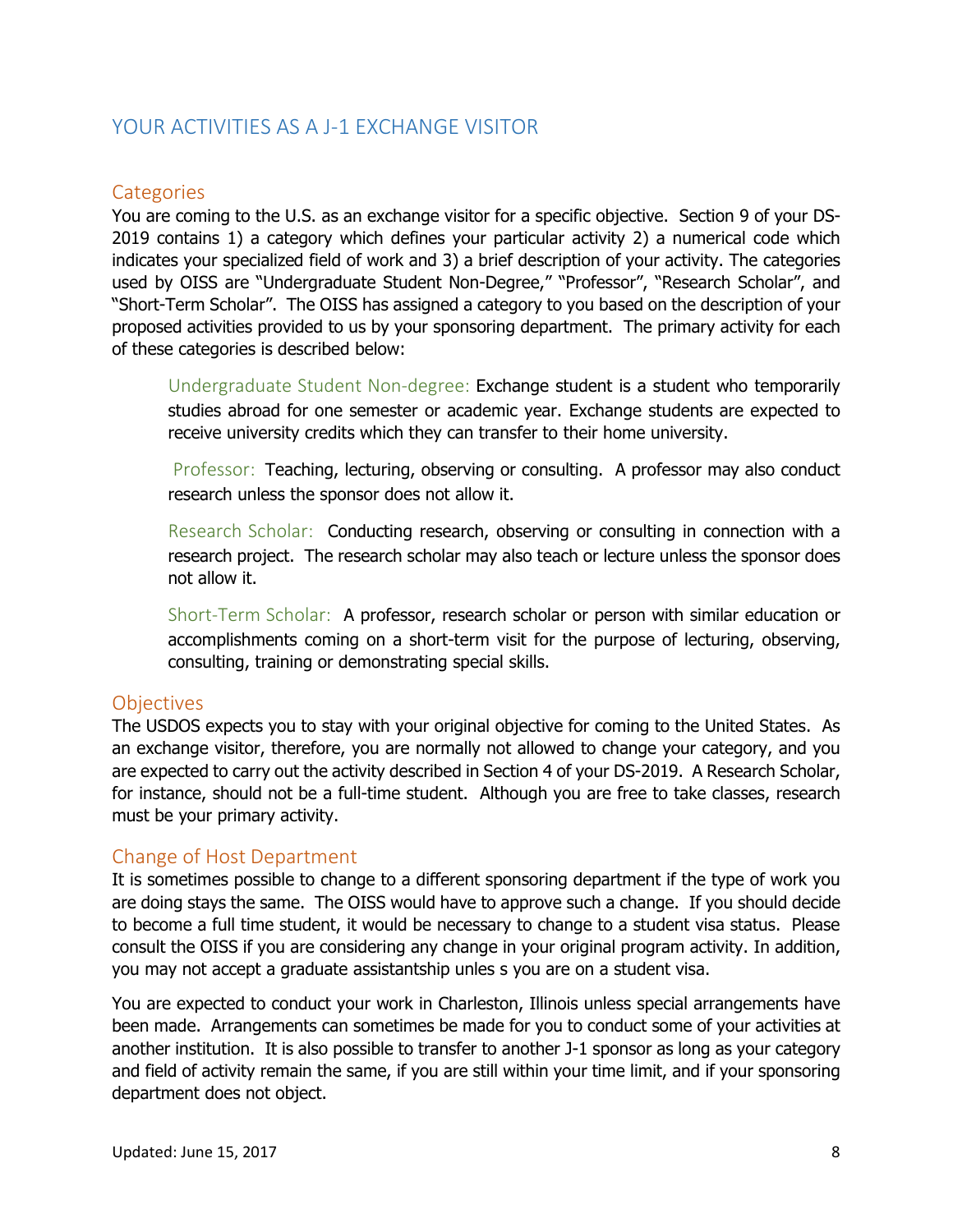### <span id="page-8-0"></span>Time Limits

The minimum period of stay for Professors and Research Scholars is three weeks, with a maximum stay of five years. Short-Term Scholars have no minimum requirement, but the maximum stay is six months with no extension possible. A Student Intern is limited to one year and a Trainee's time limit will depend on his/her particular program. All exchange visitors are allowed to stay 30 days longer than the DS-2019 indicates. This is called a "grace period" and is to allow you to prepare to return home, sightsee, etc. You may not be employed or conduct research during this period.

#### <span id="page-8-1"></span>Overstay Penalties

Staying in the U.S. for even one day longer than you are authorized can create serious problems for you. Be sure to leave before your status expires, unless you have another application pending with the USCIS that allows you to stay.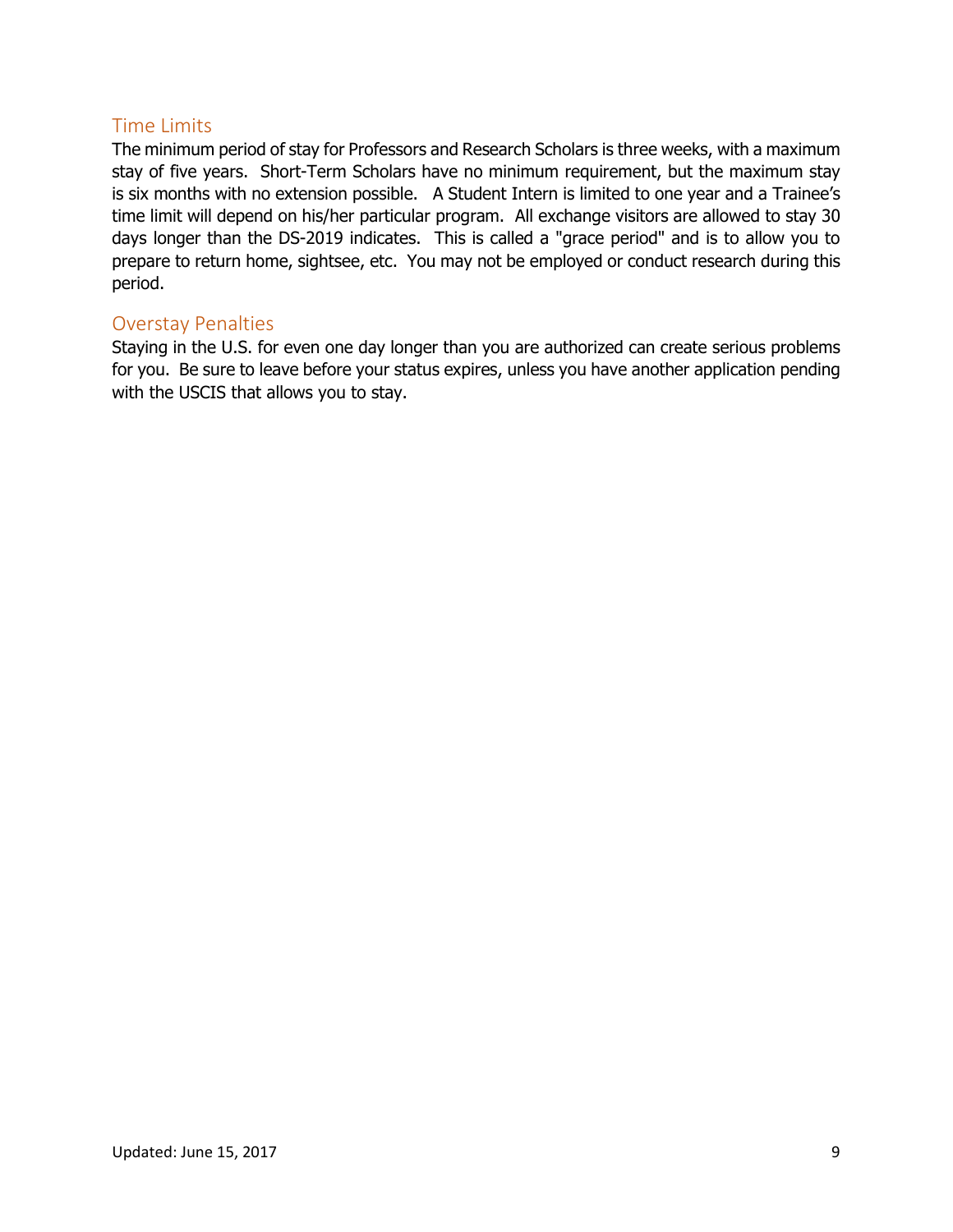### <span id="page-9-0"></span>EMPLOYMENT

### <span id="page-9-1"></span>Employment Restrictions

Employment opportunities for J-1 exchange visitors are very restricted. Unless special arrangements have been made, you may only be employed:

- By Eastern Illinois University
- By your sponsoring department
- In the specialized field described on the DS-2019

#### <span id="page-9-2"></span>On-Campus Restrictions

If you are a research scientist in the Department of Chemistry, for example, you may not take a job in the University bookstore or cafeteria to supplement your income. You may not change departments or accept additional employment in another department, even if it is in your field, without approval from the OISS.

A student assistantship is not appropriate employment for a J-1 Research Scholar, Professor, Short-Term Scholar, or Student Intern or Trainee.

### <span id="page-9-3"></span>Off-Campus Opportunities

It is possible to receive payment or reimbursement of expenses for short-term activities such as lecturing, consulting or conducting a seminar in your field at another institution with **prior** approval from the OISS. You are required to obtain authorization before the activity occurs.

#### <span id="page-9-4"></span>Procedures for approval

In order to apply for approval, you must provide the OISS :

- a letter from the institution where you wish to lecture, consult, etc., which describes the terms, including the duration, number of hours, field or subject, amount of compensation and description of the activity;
- a letter from the head of your sponsoring department recommending the activity and explaining how it would enhance your program.

The OISS must give you a written decision, which, when approval is given, will serve as authorization of this employment.

The OISS must be consulted concerning any other kind of outside employment or joint employment arrangements, and in some cases, permission must be obtained from the USDOS.

### <span id="page-9-5"></span>Unauthorized Employment

Unauthorized employment can lead to termination of your J-1 program participation. It is a violation of your status and can create many future problems for you with the USCIS.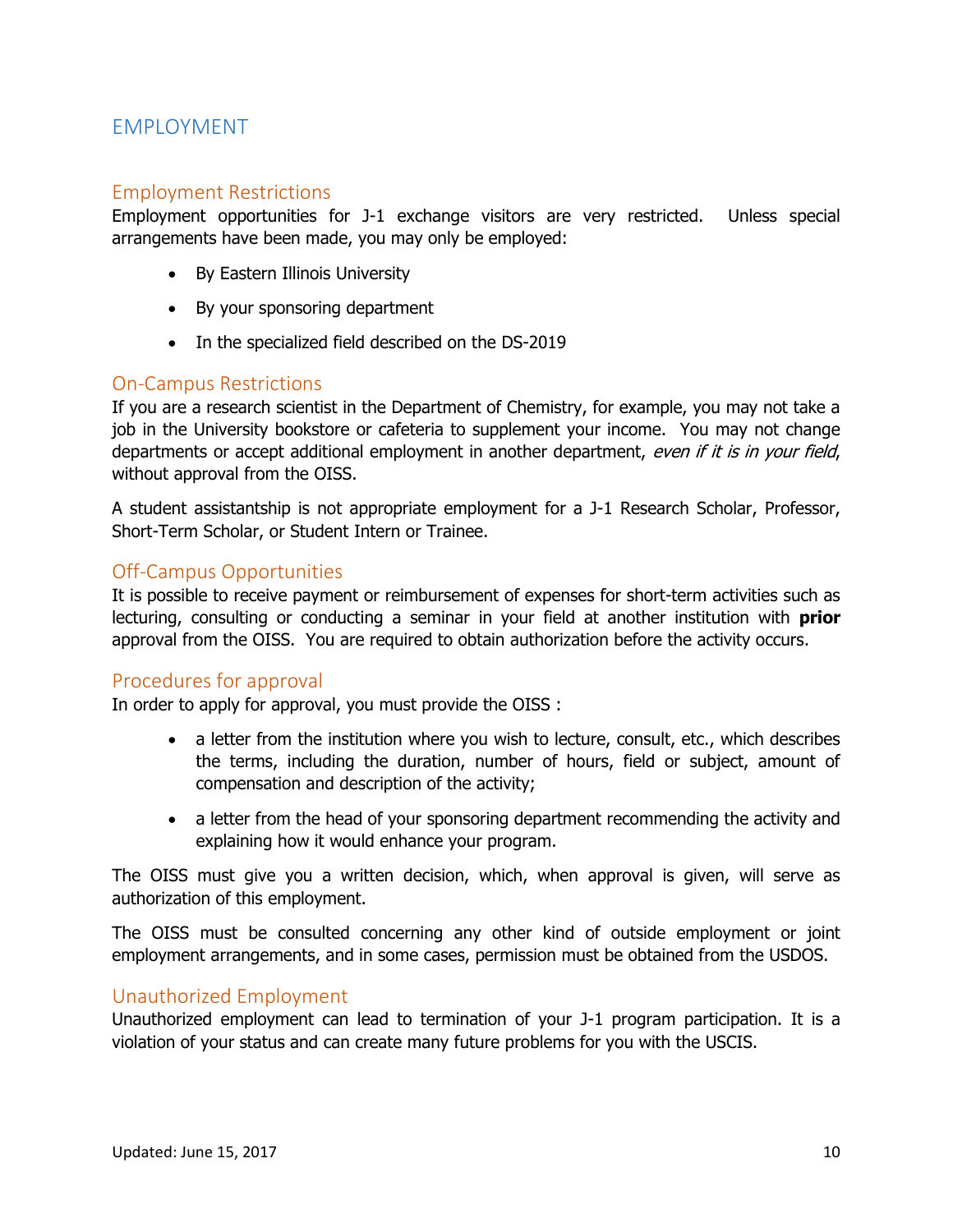### <span id="page-10-0"></span>Funding Requirements

Because of the many employment restrictions, it is important to be sure before you come to the U.S. that you will have enough funding available for yourself and any dependents that accompany you. You alone are required to have at least \$1700 per month as income in addition to your airfare. An additional \$600 per month is required for your spouse and \$300 per month for each child.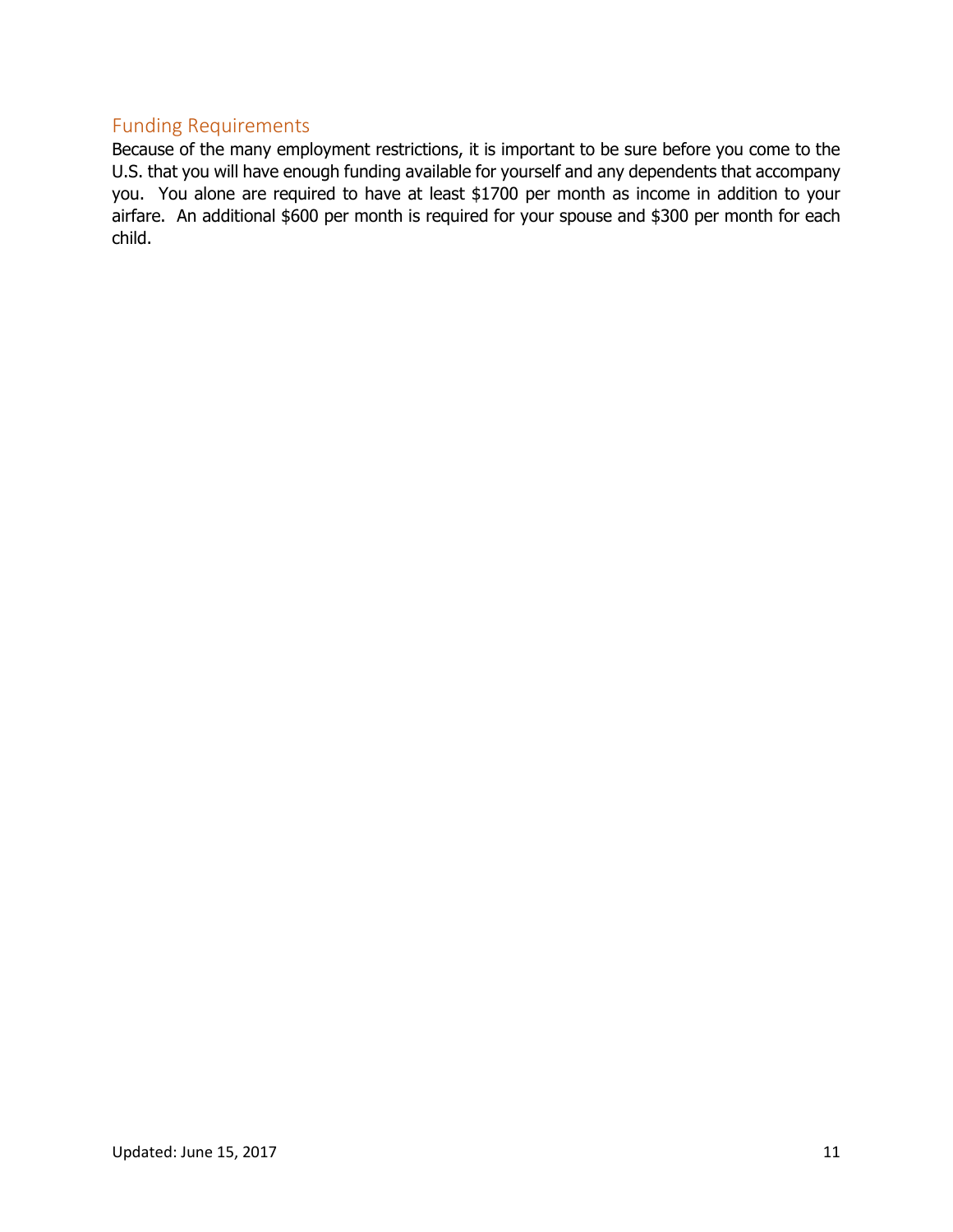# <span id="page-11-0"></span>CROSS-CULTURAL EXPERIENCE

In addition to being professionally rewarding, it is hoped that your participation in the J-1 program will provide you with an enriching cross-cultural experience. You are encouraged to get to know Americans and to immerse yourself in the culture. The OISS will provide you with materials about a number of cultural activities in and around Charleston. Many cultural activities are available in the City of Charleston and surrounding communities. By getting out and being part of the local community you will learn a great deal about American life. You are also encouraged to participate in activities that allow you to share the language, culture or history of your home country with Americans, as long as such activities do not delay the completion of your J-1 program.

If you need to improve your English skills, there are many types of classes and conversation groups, both on and off campus. You will receive more information about English language opportunities when you register with the OISS.

The OISS can provide you with a list of foreign student associations on campus made up of students from a particular country, such as the Association of International Students (AIS). These may be of interest to you if you wish to find other visitors from your home country. Scholars and faculty members participate in many of these organizations as well.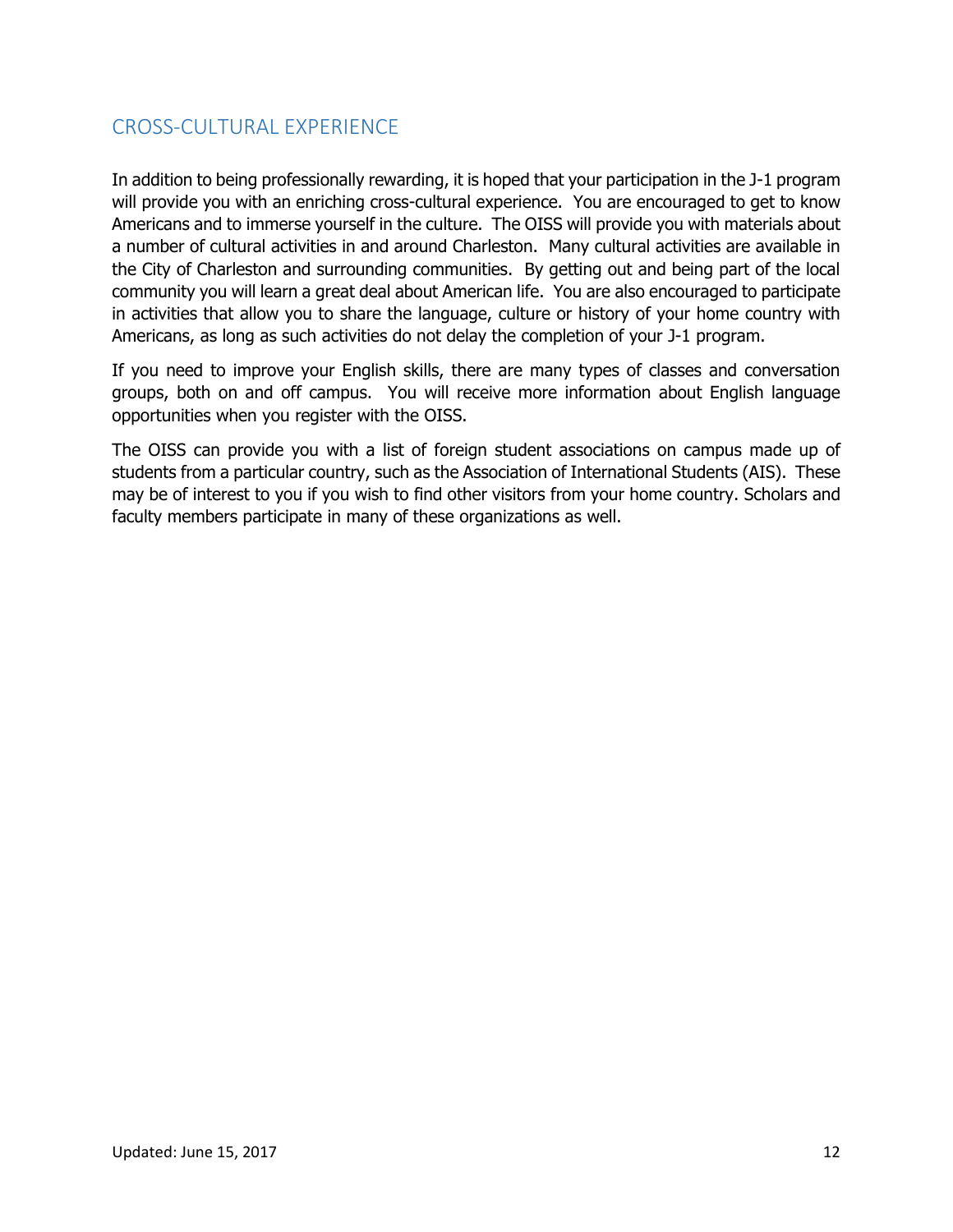# <span id="page-12-0"></span>TWO-YEAR HOME COUNTRY RESIDENCE REQUIREMENT

### <span id="page-12-1"></span>What is the requirement?

Some J-1 exchange visitors and their dependents are required to return either to their country of nationality or country of legal permanent residence and to live there for a period of two years at the end of their J-1 program. The purpose of this requirement is to provide the home country with the benefit of the exchange visitor's experience in the United States.

### <span id="page-12-2"></span>Who is subject to the requirement?

You are subject if:

- Your J-1 participation is funded in whole or in part, directly or indirectly, for the purpose of exchange, by your home government or the United States government. (Payment from Eastern Illinois University usually is not government funding);
- Your field of work appears in the "Exchange Visitor Skills List" for your country. This means that your field is considered to be in short supply in your home country.\* The U.S. Embassy/Consulate where you apply for your visa should be able to tell you if the Skills List applies to you;

**\***Some countries, such as the countries of Western Europe, do not appear on the list at all. Other countries, such as China and India, are on the list, and nearly all possible fields of work are considered to be in short supply for those countries.

NOTE: You may view the exchange visitor skills list online at [http://travel.state.gov/visa/temp/types/types\\_4514.html](http://travel.state.gov/visa/temp/types/types_4514.html)

- You participated as a J-1 in a graduate-medical education or training program, i.e., a residency, internship, or fellowships, sponsored by the Educational Commission for Foreign Medical Graduates; or
- You are the J-2 dependent of an exchange visitor who is subject to the requirement.

If you have ever been subject to the requirement in the past, and have neither obtained a waiver nor fulfilled it by spending two years in your country, the requirement still applies to you—even if a great deal of time has passed and a more current Form DS-2019 indicates that you are not subject to this requirement. Changing your citizenship to that of another country also does not eliminate your two-year requirement

**NOTE:** The visa stamp in your passport, your Form DS-2019, or both, may indicate that you are or are not subject to this requirement. These indications are usually accurate but are not legally binding. U.S. consular officers and immigration officers sometimes make mistakes. After you arrive in the U.S., if you are not sure if you are subject, the OISS can help you make a determination. It is sometimes necessary to write to the USDOS for an opinion. The OISS will do this for you when clarification is needed.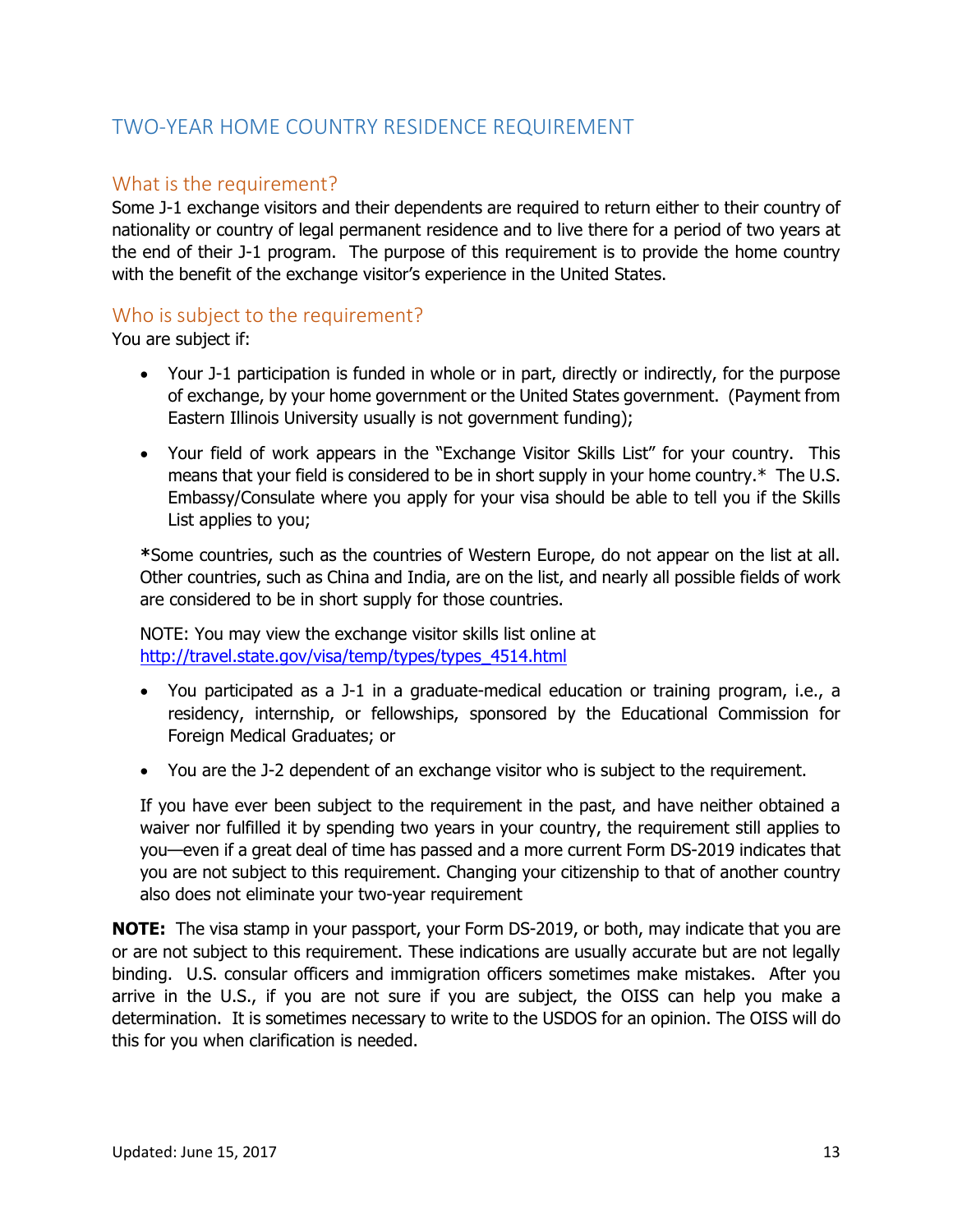### Restrictions if you are subject to the requirement

If you are subject to this requirement, you may not:

- Change your status inside the U.S. from J to any other nonimmigrant classification except A or G
- Change to permanent resident (green card) status
- Enter from abroad with H, L or immigrant status

### <span id="page-13-0"></span>Waivers of the requirement

There are five grounds for obtaining a waiver of the two-year home residence requirement. If you wish to apply for a waiver, be very careful about the timing of your request. **After obtaining either a waiver recommendation from the U.S. State Department or a final waiver decision from USCIS, you are no longer eligible to extend your J-1 status or transfer to another J-1 program.** You should discuss your plans with the OISS staff before applying for a waiver.

 A "no-objection" statement (not permitted for medical trainees). Your country's embassy in Washington can indicate in a direct letter to USDOS that it has no objection to your receiving a waiver, or the foreign ministry in your capitol at home can write to the U.S. Embassy in your home country. A "no-objection" statement will usually not lead to a waiver if the exchange visitor has received more than \$2,000 in funding from the U.S. government. To initiate this type of waiver request, see the U.S. State Department website

[http://travel.state.gov/visa/temp/info/info\\_1296.html.](http://travel.state.gov/visa/temp/info/info_1296.html)

- Interest of a U.S. government agency. If an exchange visitor is working on a project for or of interest to a U.S. Federal Government agency, and that agency has determined that the visitor's continued stay in the United States is vital to one of its programs, a waiver may be granted if the exchange visitor's continued stay in the United States is in the public interest.
- Fear of persecution. If you can demonstrate that because of your race, religion, political opinions, or nationality you would face persecution by your home government if you went back to your country, you might qualify for a waiver by applying to the Immigration and Naturalization Service.
- Exceptional hardship. If you can demonstrate that exceptional hardship to a U.S. citizen or permanent resident spouse or child of the exchange visitor would be caused by the exchange visitor's departure from the U.S. and residence abroad, you can apply for a waiver to the INS. Examples include inability to obtain necessary medical treatment abroad for an illness or subjection of the spouse or child to persecution or discrimination abroad.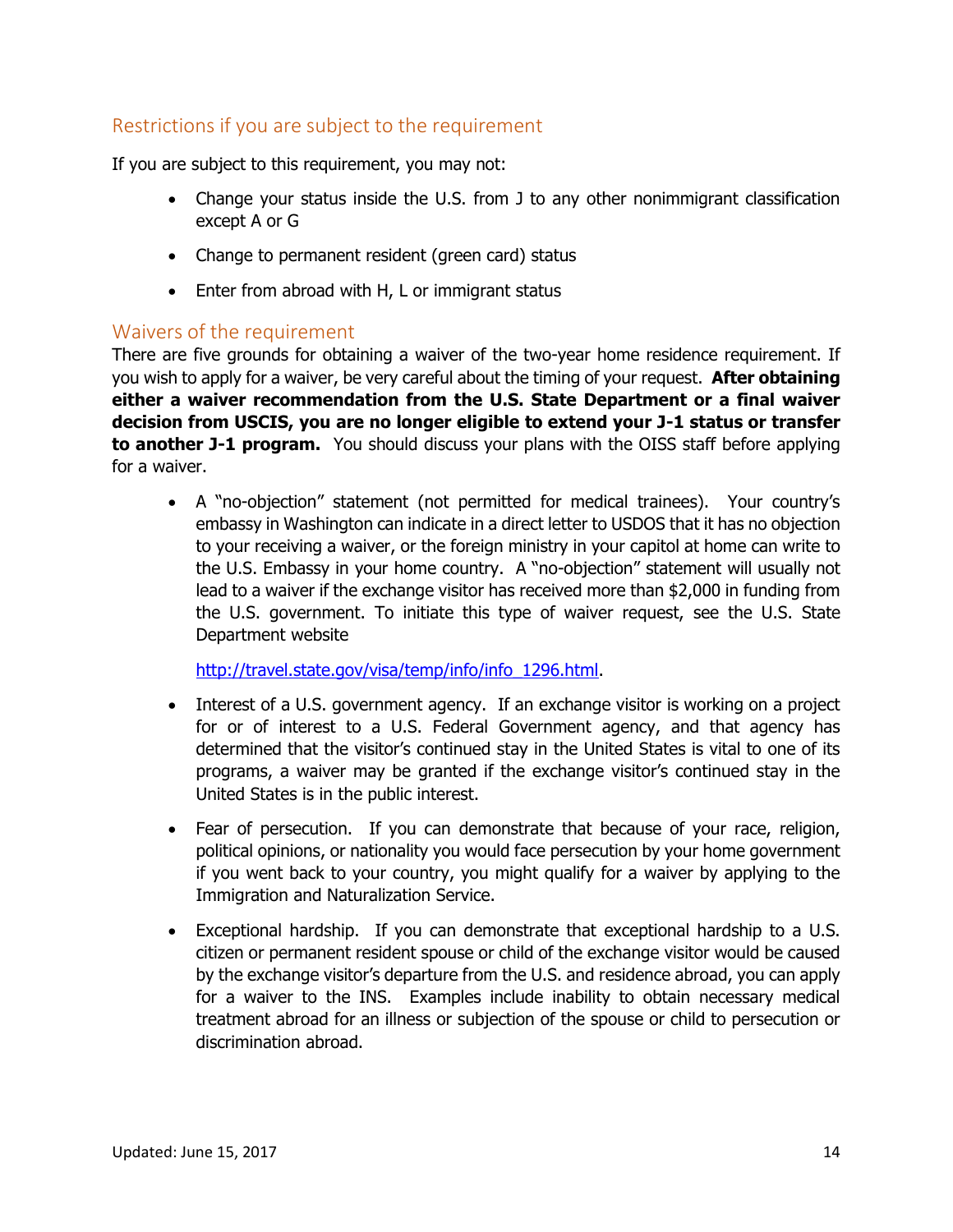Request by a designated State Department of Health or its equivalent. Only medical doctors may apply for a waiver on this basis

Please note that it can be very difficult and in some cases impossible to obtain a waiver, especially based on fear of persecution or exceptional hardship. Also, when you apply for a waiver, you essentially abandon your status as a J-1 exchange visitor.

**NOTE:** After applying for a waiver you are no longer eligible to extend your J-1 status or transfer to another J-1 program.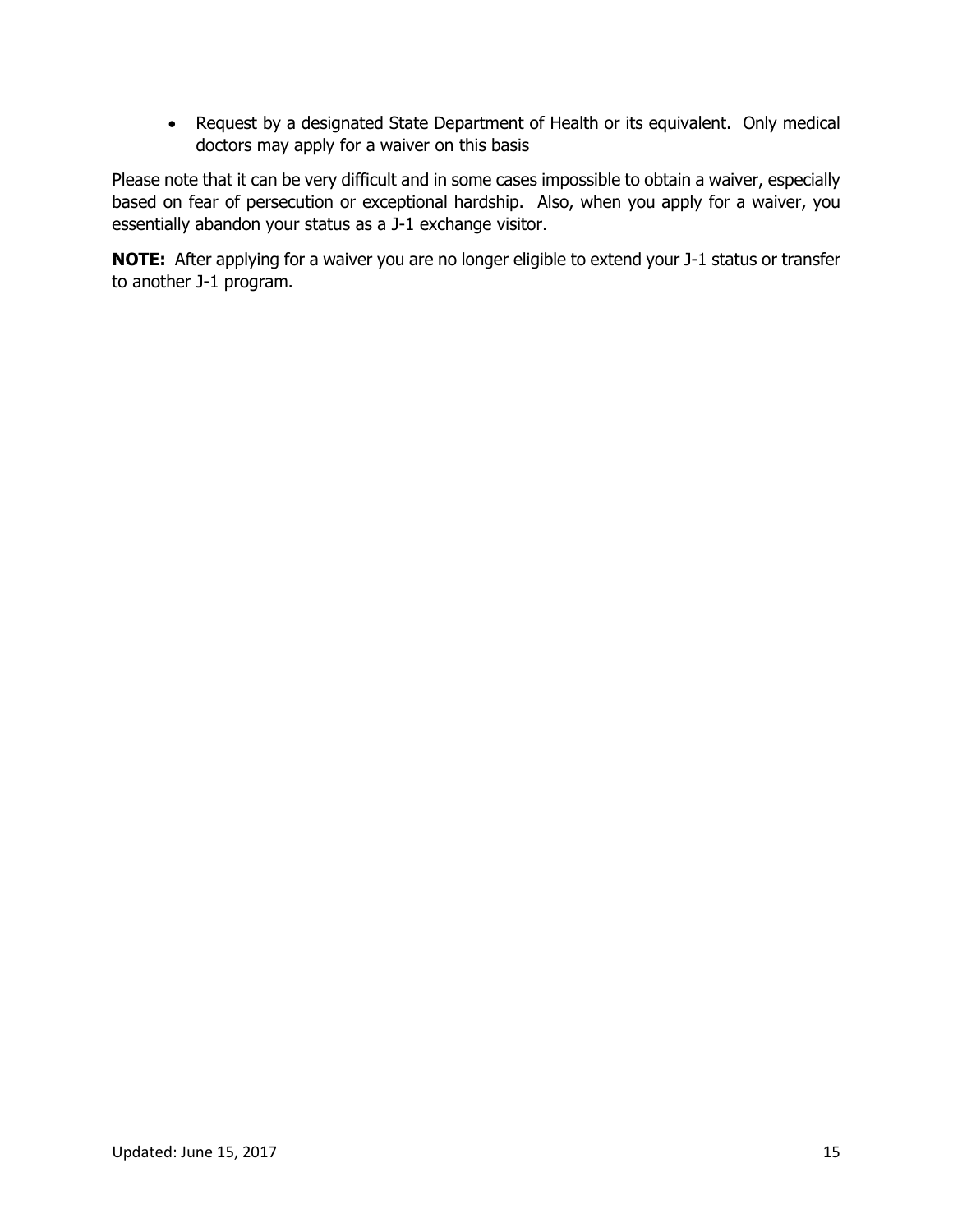### <span id="page-15-0"></span>HEALTH INSURANCE

#### <span id="page-15-1"></span>Health Insurance Requirements

Health insurance coverage is required for all J-1 program participants and their dependents. You must have insurance or your J-1 sponsor is required to terminate your J-1 program participation. The U.S. State Department has established minimum requirements for the coverage in order to protect you and any family members who are here with you in case of sickness or accident. These requirements are listed in this section. NOTE: You are required to have this insurance even if your visit to the U.S. is very brief.

Medical care in the United States is provided by private physicians, clinics and hospitals and is very expensive. The patient must have health insurance or pay the medical costs at the time of treatment. In many countries, the government takes care of the expense of health care for its citizens. In the United States, American citizens, as well as visitors, are responsible for these costs themselves. It is risky to be in the United States without adequate health insurance. Since a single day of hospitalization and medical treatment can cost thousands of dollars, many hospitals and doctors refuse to treat uninsured patients except in life-threatening emergencies. Most Americans rely on insurance, and you should do the same. Insurance gives you access to better and more timely health care and provides the only protection against the enormous costs of health care in this country.

**NOTE:** All J-1 visitors must present proof of health insurance, which meets the J-1 health insurance requirements to the OISS as instructed in your introduction letter and before obtaining a DS-2019 for dependents, travel or extension.

#### <span id="page-15-2"></span>How Health insurance Works

When you purchase health insurance, the money you pay (called the premium) is combined with the premiums paid by other people. This money is then used to pay the medical bills of those participants who need health care. Your coverage remains valid as long as you continue to pay your premium.

When you purchase insurance, the insurance company will provide you with an identification card for proof of your coverage when you need health care from a hospital or doctor. The company will also provide instructions for filing a claim. The company will evaluate any claim you file and make the appropriate payment for coverage under your particular policy. In some cases the company pays the hospital and/or doctor directly; sometimes they reimburse you after you pay the bill.

**NOTE:** You may or may not be eligible for health insurance through Eastern Illinois University.

#### <span id="page-15-3"></span>Supplemental Insurance Requirements

If you have adequate health insurance from your home country that you wish to use, you must still purchase insurance for repatriation of remains and medical evacuation if this is not included in your policy. Hinchcliff, for example, sells this type of supplemental coverage. Insurance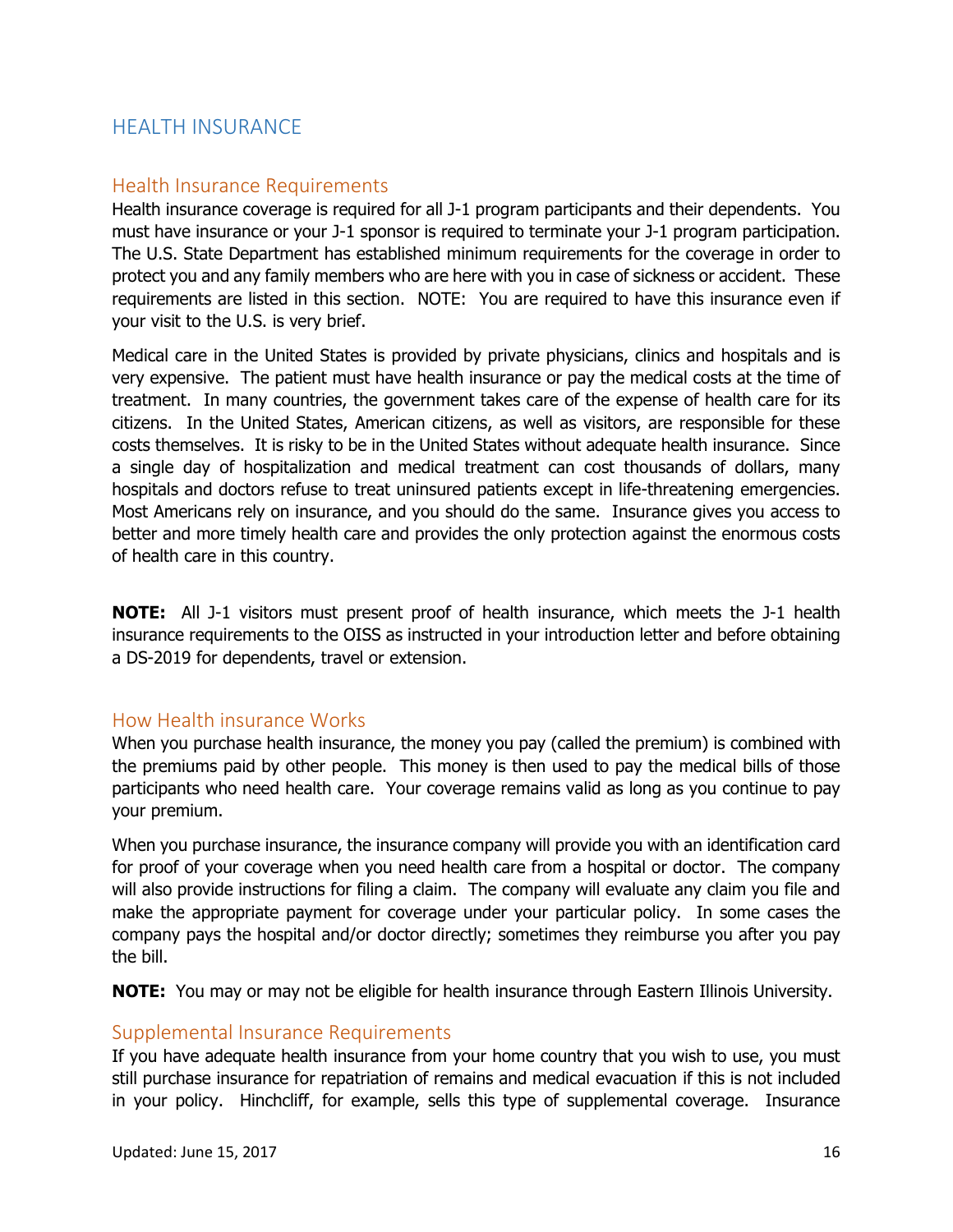brochures are available at the OISS. When you register with the OISS office, you will be required to give the name of your insurance company and your policy number. Without this information, your J-1 program will not be validated.

### <span id="page-16-0"></span>Forms Required

When you register with the OISS, you will be given a form to sign that says that you have been informed of the insurance requirements and you will comply with them. A sample of this form appears in this packet. Please familiarize yourself with the form so that you will clearly understand what you are signing on the day you register.

### <span id="page-16-1"></span>Summary of requirements for insurance coverage

- Maximum coverage for medical benefits cannot be less than \$50,000;
- If you should die in the United States, your insurance must provide at least \$7,500 to send your remains to your home country. This is called "repatriation of remains".
- If, because of serious illness or injury, you must be sent home on the advice of a doctor, the insurance must pay up to \$10,000 for the expenses of your travel. This is called "medical evacuation".
- The deductible cannot be more than \$500 per accident or illness. This is the amount you would have to pay before the insurance company pays anything. Many policies have a much lower deductible, which is good for you.
- The insurance must pay at least 75% of covered medical expenses. After you have paid the deductible, an insurance policy usually only pays a percentage of your medical expenses and you pay the rest. The percentage you pay is called coinsurance or a copayment.
- The policy may establish a waiting period before it covers pre-existing conditions (health problems you had before you bought the insurance), as long as the waiting period is reasonable by current standards in the insurance industry.
- The policy must be backed by the full faith and credit of your home country government or the company providing the insurance must meet minimum rating requirements established by USDOS (an A.M. Best rating of A- or above, and Insurance Solvency International, Ltd. (ISI) rating of A- or above, a Standard and Poor's Claims-paying ability rating of A- or above, or a Weiss Research, Inc. rating of B+ or above).
- Most insurance policies exclude coverage for certain conditions. The J-1 regulations require that if a particular activity is a part of your exchange visitor program, your insurance must cover injuries resulting from your participation in that activity.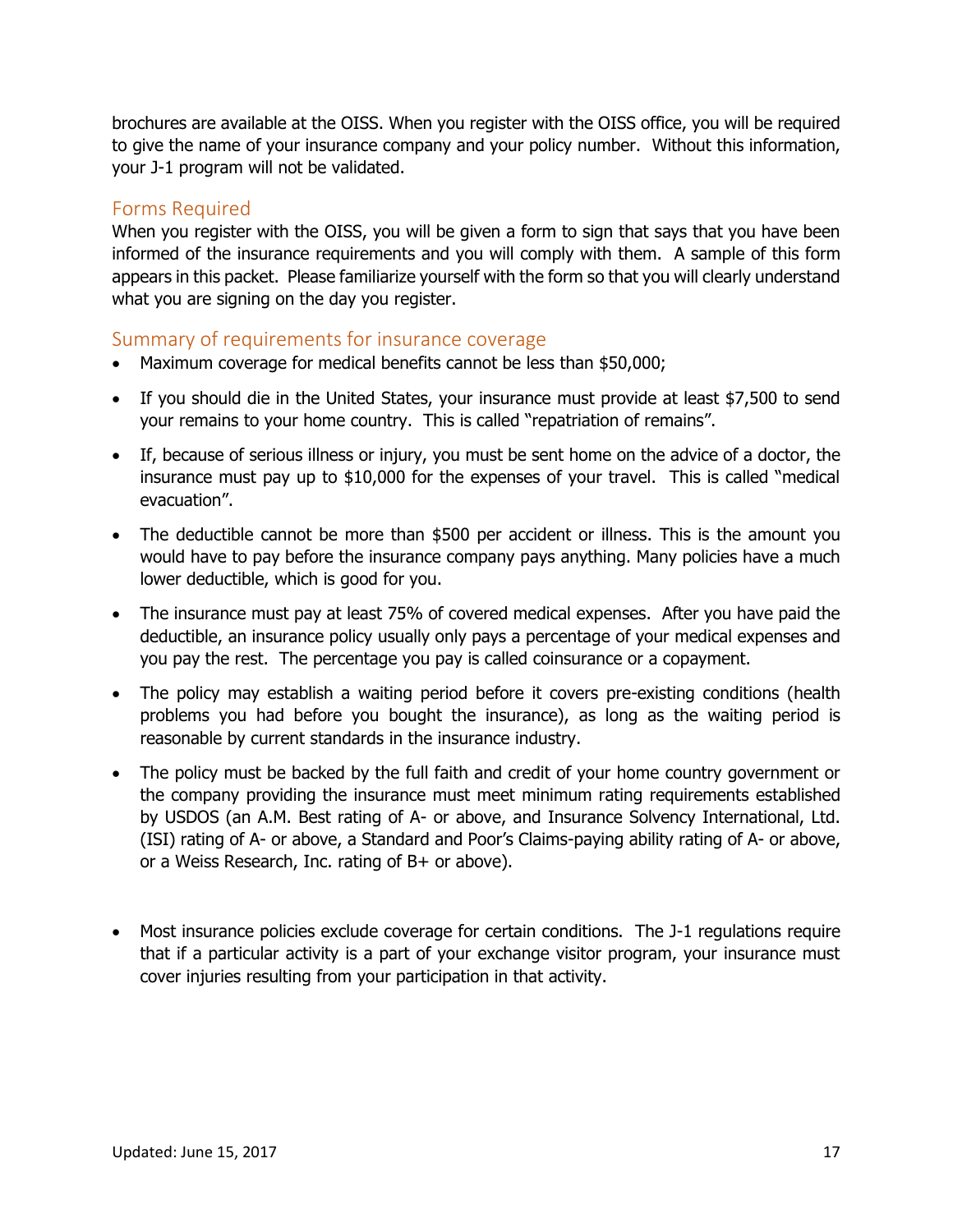### INSURANCE REQUIREMENTS NOTIFICATION FORM

<span id="page-17-0"></span>The OISS has informed me of the insurance requirements for J-1 exchange visitors. I will handle my insurance coverage in the following way:

\_\_\_\_\_ I am eligible for Eastern Illinois University insurance. I will purchase coverage for medical evacuation and repatriation of remains for my dependents and myself.

I am not eligible for Eastern Illinois University insurance. I will immediately purchase/have already purchased insurance, which meets all of the requirements.

Name of insurance company and policy number:

I have adequate health insurance from my home country. I will purchase the extrarequired coverage for medical evacuation and repatriation of remains from a private company if it is not included in my policy.

\_\_\_\_\_\_\_\_\_\_\_\_\_\_\_\_\_\_\_\_\_\_\_\_\_\_\_\_\_\_\_\_\_\_\_\_\_\_\_\_\_\_\_\_\_\_\_\_\_\_\_\_\_\_\_\_\_\_\_\_\_\_\_\_\_\_\_\_\_\_\_\_\_\_\_\_\_

Name of insurance company and policy number:

I understand that I am responsible for having the health insurance required for J-1 exchange visitors and that I must show proof of this insurance in order to obtain a duplicate or extension IAP-66.

\_\_\_\_\_\_\_\_\_\_\_\_\_\_\_\_\_\_\_\_\_\_\_\_\_\_\_\_\_\_\_\_\_\_\_\_\_\_\_\_\_\_\_\_\_\_\_\_\_\_\_\_\_\_\_\_\_\_\_\_\_\_\_\_\_\_\_\_\_\_\_\_\_\_\_\_\_

I understand that all of my J-2 dependents are also required to have this insurance coverage.

 $\_$  , and the set of the set of the set of the set of the set of the set of the set of the set of the set of the set of the set of the set of the set of the set of the set of the set of the set of the set of the set of th

I understand that my J-1 program participation will be terminated if I do not maintain the required insurance.

Name

Signature Date Date Date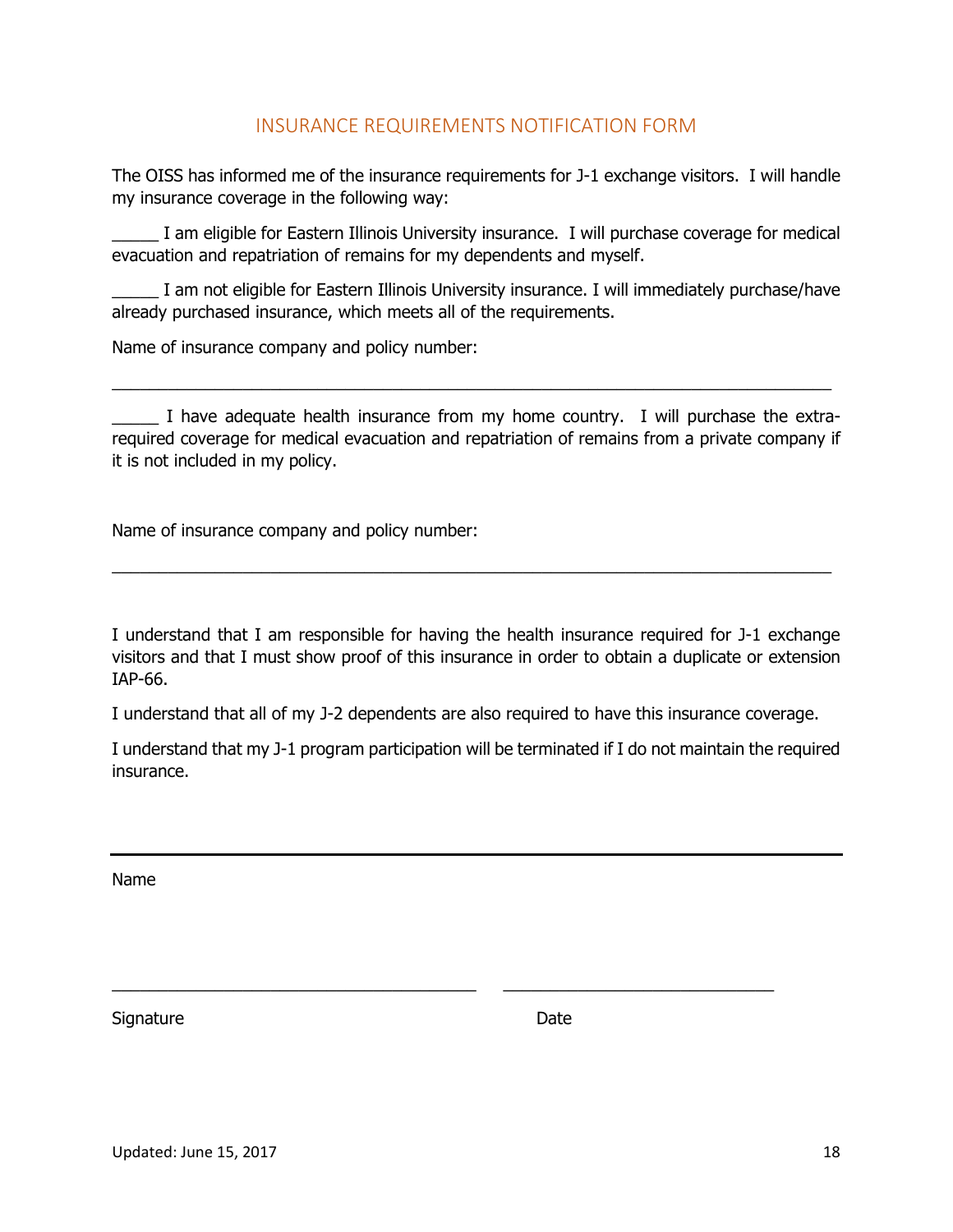### <span id="page-18-0"></span>**TRAVEL**

You may travel abroad and reenter the United States with the pink copy of your valid DS-2019 and a valid entry visa (Canadians do not need the visa). To make sure your visa is valid, check both the expiration date and the number of entries. Before you travel outside the U.S., you should have the current copy of the DS-2019 signed and dated on the back by the Designated School Official at the OISS to certify that you are in good standing at Eastern Illinois University. Authorities at the port of departure will usually remove the I-94 from your passport. A new I-94 will be issued when you reenter the U.S.

### <span id="page-18-1"></span>Expired Entry Visa

If you are traveling abroad and your entry visa stamp has expired during your stay in the U.S. or needs to be changed to match your current visa status, it must be renewed at a U.S. embassy or consulate outside the U.S. The new visa is obtained by presenting the current pink copy of your DS-2019 to the embassy or consulate.

#### <span id="page-18-2"></span>Advance Notification

If you are a national of Russia, the former Soviet Republics or Eastern Europe you may be able to obtain a special advance clearance from the Department of State which will reduce the processing time for obtaining your new visa. This advance notification is done on a case-bycase basis and, while it can speed up visa processing time, it does not guarantee that the visa will be issued.

If you qualify for advance notification, contact the OISS if you are going to be traveling abroad and need to obtain a new visa. We will fax a request to the State Department and should receive a response within a few days.

### <span id="page-18-3"></span>Travel to Canada or Mexico

People from certain countries are required to have a visa to enter these countries. The ISSS office can refer you to the appropriate website for obtaining a Canadian visa. Most people are required to have a Mexican tourist card for travel to Mexico. If you need a Mexican visa, you should plan your trip well in advance, since it can take as long as 60 days to get this visa.

Automatic Revalidation If you make a trip to Canada, Mexico, or adjacent islands of the United States such as Jamaica for less than 30 days and your entry visa has expired, you can normally return to the U.S. without applying for a new visa because of automatic revalidation (see exceptions below). This is true even if you have changed your status in the U.S. and your current status does not match that of the expired visa.

To qualify for automatic revalidation you must:

- Have a signed DS-2019;
- Have expired entry visa with you, even if it is in an old passport;
- Return to the U.S. from contiguous territory or adjacent island within 30 days;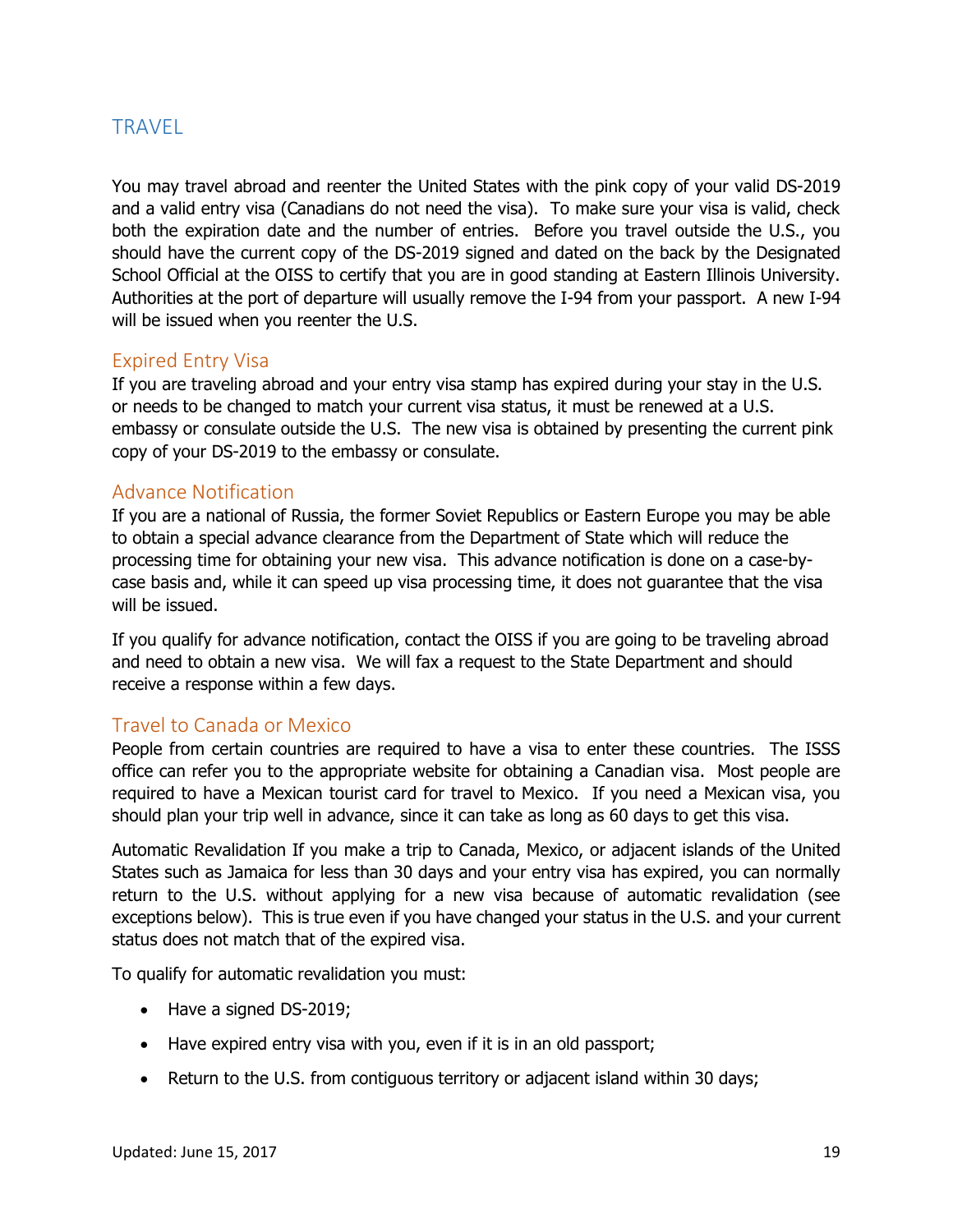Have maintained and intend to resume nonimmigrant status.

#### **Exceptions**

- Automatic revalidation cannot be used by individuals who are applying for a visa in Canada or Mexico; You cannot re-enter the U.S. while waiting for your visa, and if the visa is denied, you will not be able to return;
- Nationals of Cuba, Iran, North Korea, and Syria are not eligible for automatic revalidation;
- Automatic revalidation does not apply if you intend to return to the U.S. in a different status. In this case a new visa must be obtained;

Contact OISS if you plan to travel using automatic revalidation.

### <span id="page-19-0"></span>INCOME TAX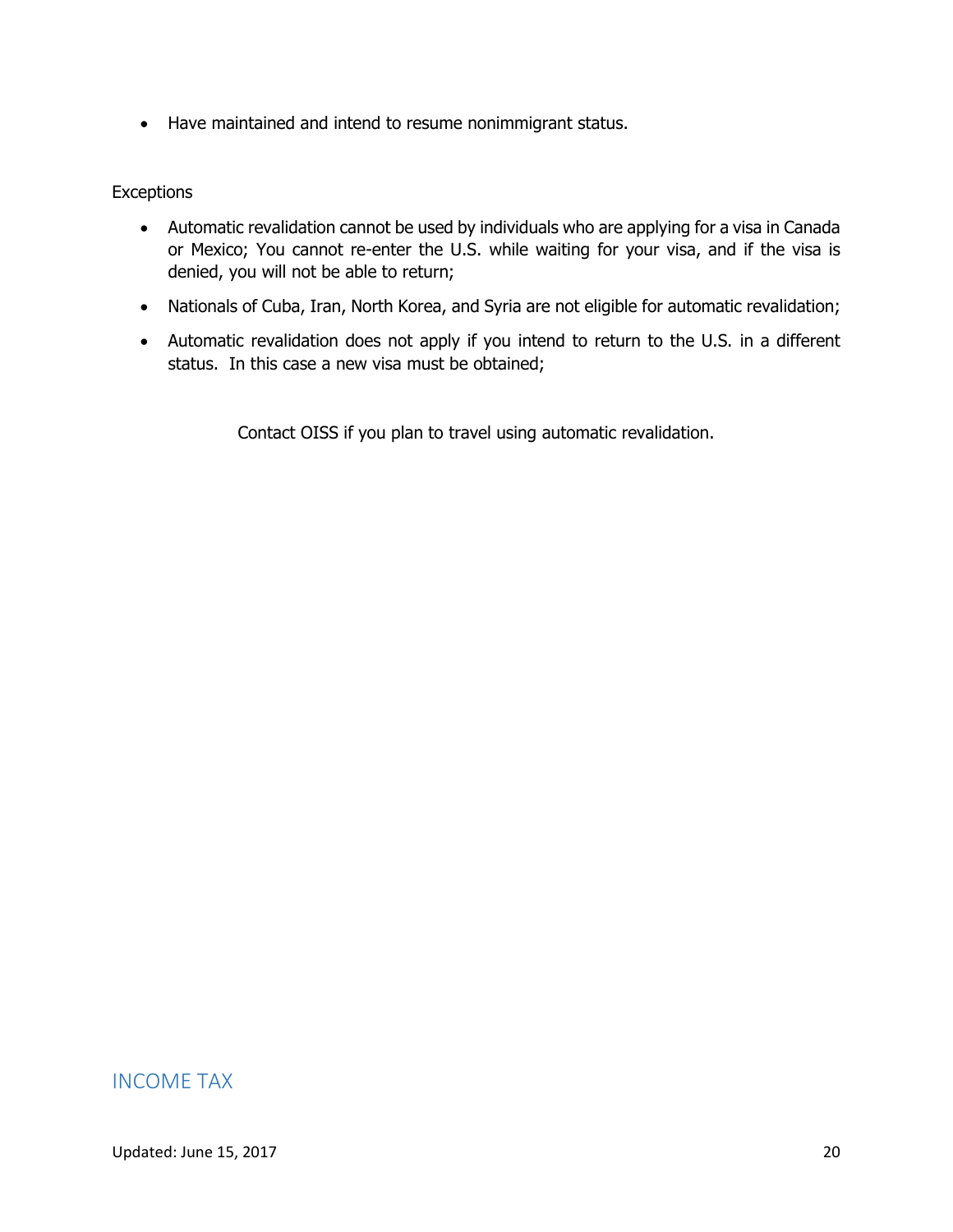The Internal Revenue Service (IRS) is the U.S. government agency that collects taxes. As a nonresident J-1 scholar, you may need to file forms each year with the IRS and with the State of Illinois, even if you earned no income. It is your individual responsibility to understand and meet your tax obligations. Generally, tax returns are due every April 15th based on earnings from the previous year, though there are exceptions to this deadline.

While employers do deduct money from your pay throughout the year and send it to the IRS, it may not equal the exact amount owed at the end of the year. If too much was deducted, you may be eligible for a refund. Or, perhaps not enough was deducted, and you will owe more. Salary from a job is not the only kind of earning taxed; many types of income are taxable. Even if you did not work and do not owe any taxes, you may need to submit an informational form to the IRS.

U.S. tax laws can be complex and confusing and the laws that apply to internationals are not the same as those that apply to U.S. citizens.

If you have received a salary from Eastern Illinois University you will be required to file income tax forms. The filing of these forms will also apply to persons covered by an income tax treaty even though no taxes are owed. The Internal Revenue Service office is located at 310 West Church Street in Champaign, Illinois. That office can provide assistance with federal tax matters and refer you to the appropriate office for help with state tax questions.

If you are going to be paid by Eastern Illinois University it is a good idea for you to visit Payroll/Human Resources, 207 Old Main, 600 Lincoln in Charleston to discuss your tax status with an advisor there.

**Please note:** We at OISS are not tax professionals and are not able to give tax advice. You are advised to review the information from the IRS specifically addressed to foreign students and scholars:

<http://www.irs.gov/Individuals/International-Taxpayers/Foreign-Students-and-Scholars>

Note also that several months before tax deadlines OISS will send you information about an online tax assistance program, which you can use to prepare your tax returns.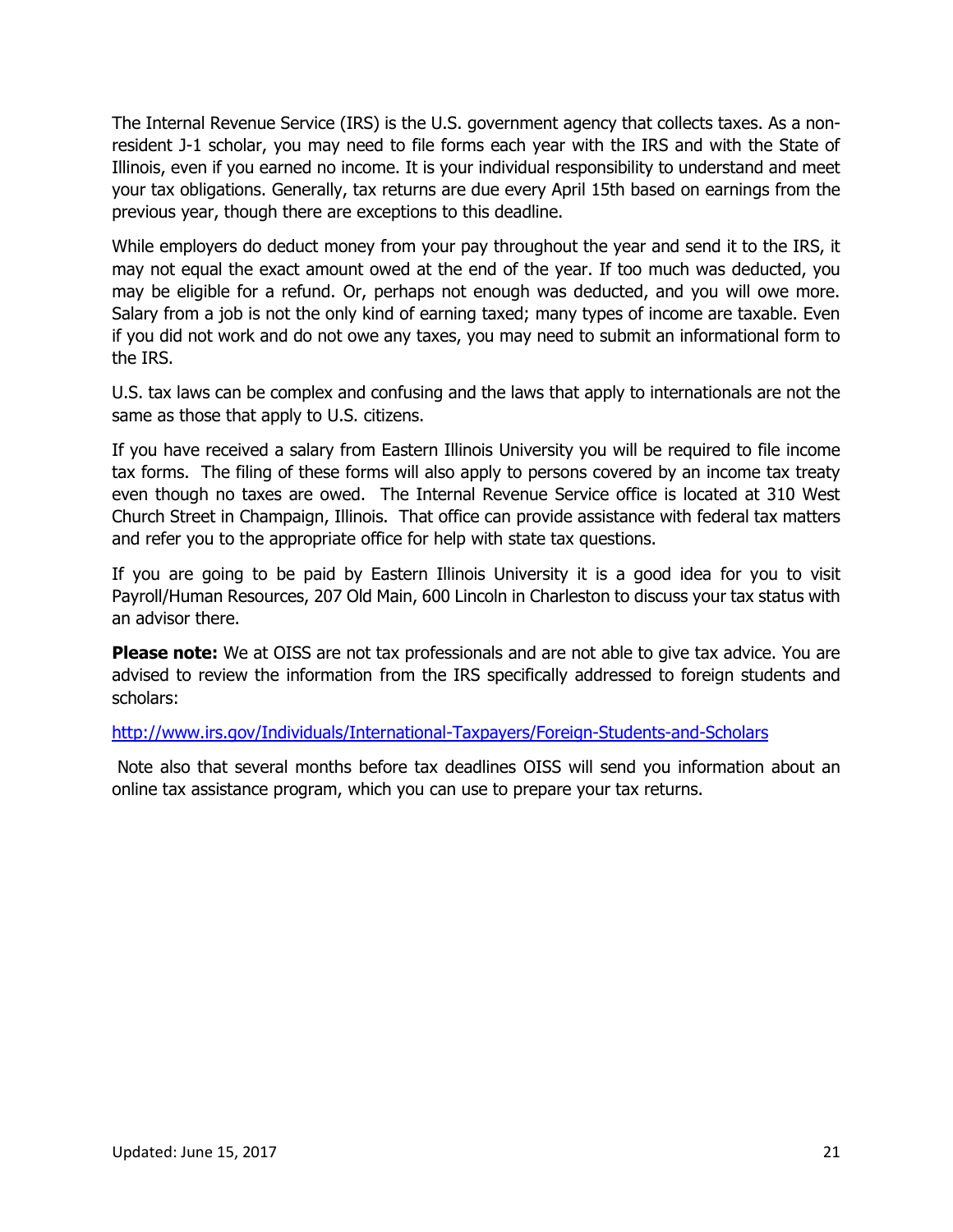### <span id="page-21-0"></span>EXTENSIONS

Your permission to stay in the United States in J-1 status ends 30 days after the expiration date of your DS-2019. Work permission ends the day the DS-2019 expires, but you can stay in the U.S. 30 days longer. If you are employed by the University and wish to extend your status, your host department should make this request well before your grace period begins, or you will go off payroll.

To extend your permission to stay, you must first obtain permission from the host department that issued the invitation originally. That office will send a request for continuation of your program to the OISS. You are eligible to apply for an extension if:

- You are still working toward the objective shown on your most recent DS-2019
- You can demonstrate adequate funding for the period of the proposed extension
- You have maintained the required insurance coverage for yourself and your dependents
- Your extension will not carry you beyond your time limit

You are responsible for keeping track of your DS-2019 expiration date, but the OISS will try to help. Approximately two months before your DS-2019 expires, we will contact your sponsoring agency to inform them of your upcoming expiration. Verification of continued funding and health insurance will be requested from your sponsoring agency. When the requirements for extension of Form DS-2019 are complete, a renewal form will be issued.

The extension process is very simple. When the DS-2019 is ready we will notify our contact person in your host department.

### <span id="page-21-1"></span>Extensions beyond the normal time limit

Exchange visitors in the short-term scholar category may not extend beyond the four-month time limit. Those in the professor or research scholar categories may sometimes extend beyond the normal three-year limit; under certain circumstances the extension can be for as long as three additional years. Additional information is available at the OISS.

NOTE: If your spouse has J-2 work permission, it can only be extended after your J-1 extension is processed. Since the work permission extension can take as long as three months, your extension should be requested as early as possible.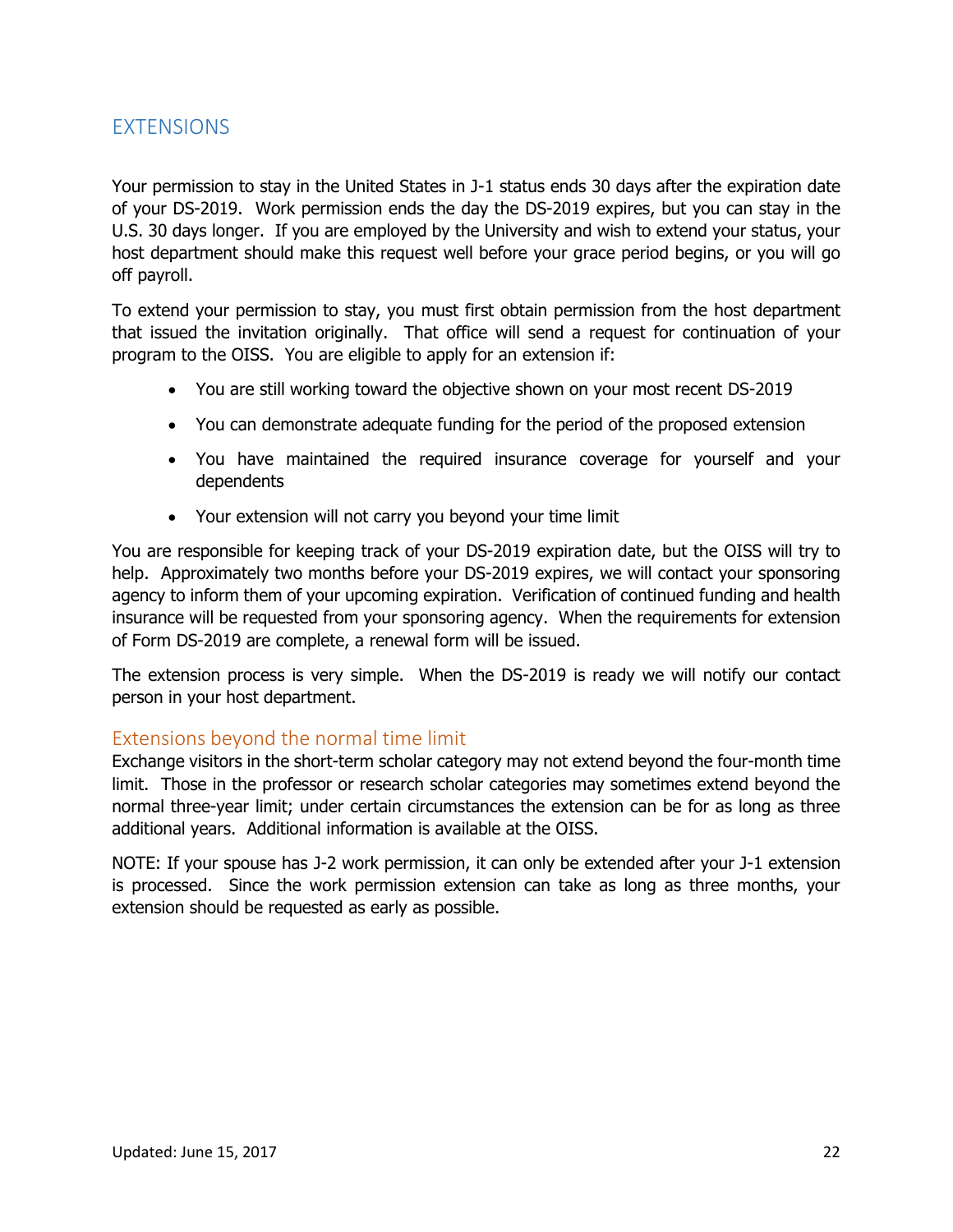### <span id="page-22-0"></span>OTHER IMMIGRATION PROCEDURES

### <span id="page-22-1"></span>Changes of status

As described previously, being subject to the two-year home residence requirement greatly limits your possibilities for changing to another status. If you are not subject to this requirement, or if you were subject but obtained a waiver of this requirement, you may apply for a change to any other status for which you are qualified. Procedures for a change of status vary depending on the type of status you wish to obtain. A change of status must be applied for before your J-1 status expires.

If you leave the U.S. and return in another status, this is not considered a change of status.

### <span id="page-22-2"></span>**Transfers**

An exchange visitor in any category may transfer from one program sponsor to another if the purpose of the transfer is to complete the objective for which he or she was admitted to the U.S., and if the exchange visitor remains within the same category and within the time limit of that category. The transfer is accomplished through correspondence between the two responsible officers and notification to SEVIS.

The responsible officer of the current J program will submit the transfer information to the SEVIS system. After the transfer effective date, the new sponsor will be able to print a DS2019 showing the transfer. We will only authorize a transfer to another J program for you if the transfer clearly is for the purpose of completing the original objective, if it is consistent with the goals of the exchange visitor program, and if your sponsoring University of Illinois department agrees. Transferring does not extend the time limit for your category.

### <span id="page-22-3"></span>Changes of category

It is virtually impossible to obtain approval to change your J-1 category in the U.S., because it usually represents a change of objective. In most cases it would be most expedient to apply for a change to another relevant visa status if circumstances allow.

#### <span id="page-22-4"></span>Beginning a new program

Twelve-Month Rule for most J-1 categories.

If you have been a J-1 exchange visitor for more than six months you cannot return to the U.S. as a Professor or Research Scholar until twelve months have passed from the end of your previous J program. The time is calculated according to your entry and departure dates. It is not necessary for you to spend the twelve months in your home country or even outside the U.S. You simply must spend twelve months out of J status. This regulation applies to J-2 dependents as well.

#### Two-year Bar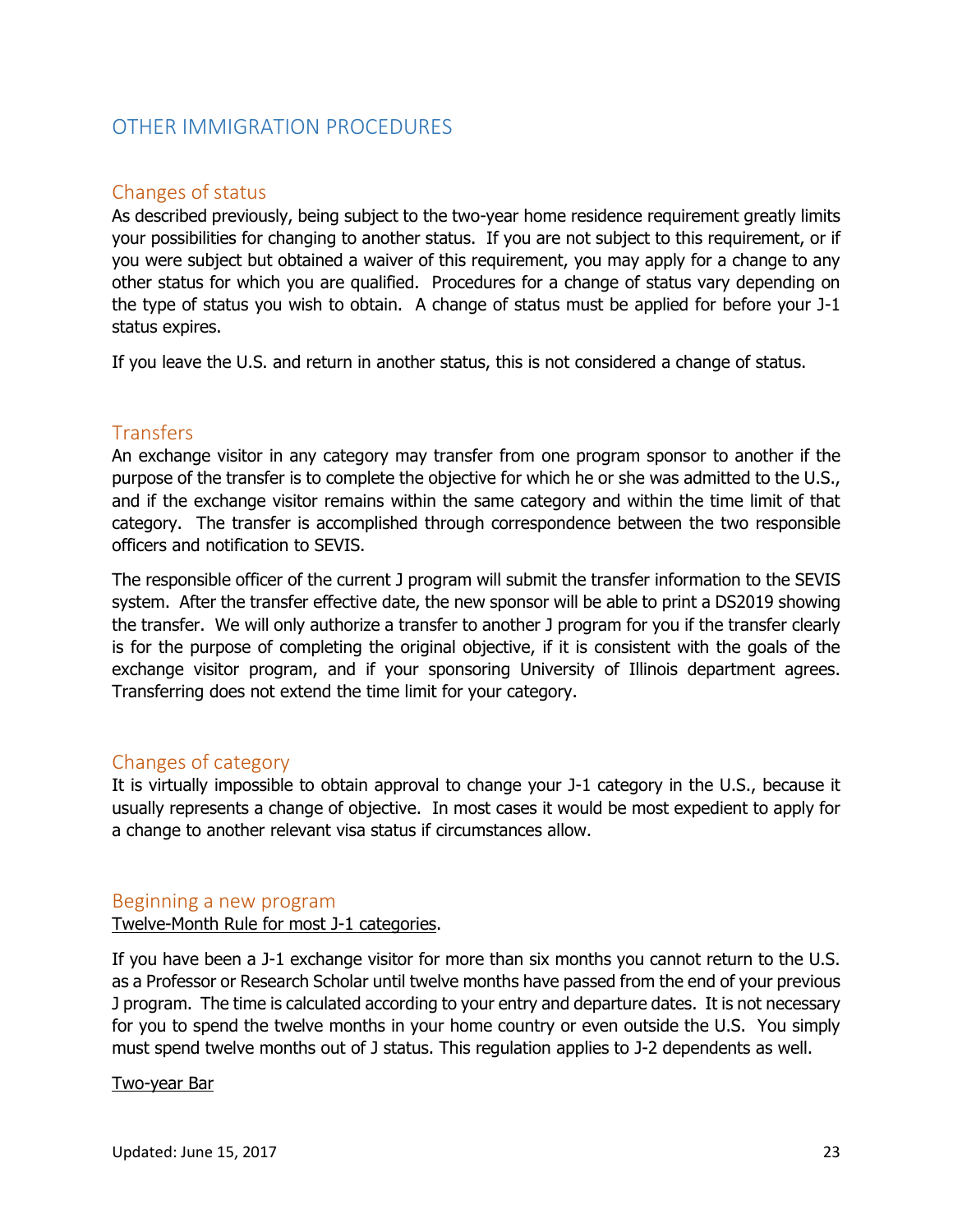Individuals in the J-1 Research Scholar or Professor category have a two-year bar on repeat participation in those categories. This bar applies to anyone in one of the two categories as of November 18, 2006. The bar becomes effective when your program as a Research Scholar or Professor becomes inactive.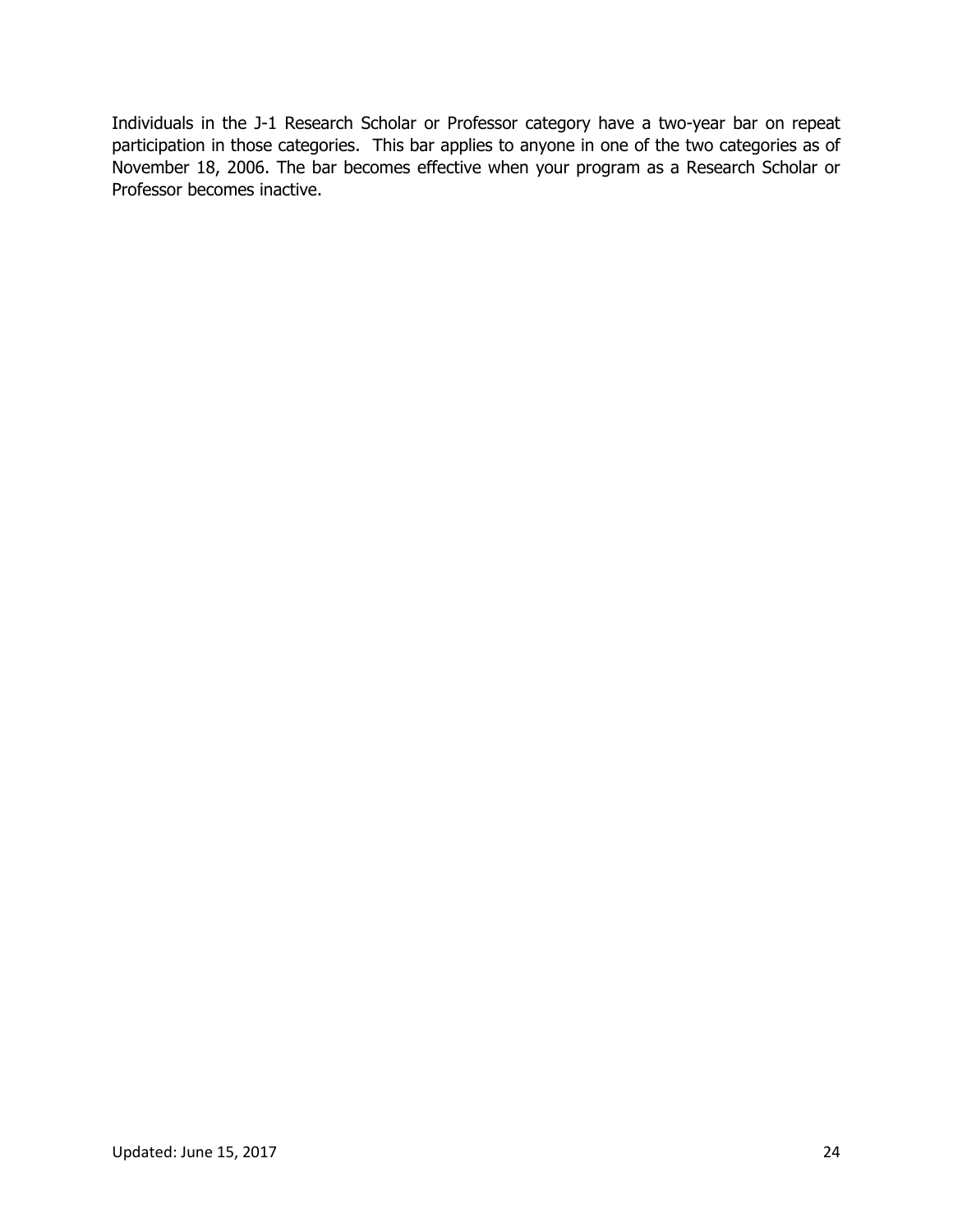# <span id="page-24-0"></span>DEPENDENTS (J-2s)

Your husband or wife (spouse) and children under the age of 21 can obtain J-2 dependent visa status to accompany you or join you later as long as you have enough income to cover their expenses. Eastern Illinois University requires the following amounts for dependents:

- \$600 per month for your spouse
- \$300 per month for each child

The J-2's status is completely dependent on yours. When your J-1 program ends, the J-2 status ends. Also, if you travel outside the U.S. and leave your dependents in the U.S., you must return within a reasonable amount of time or the J-2s will be considered out of status.

**NOTE**: Your dependent may come to the U.S. in an independent status such as F-1 (student), H-1 (temporary worker) or even as an independent J-1 if he or she qualifies for that particular status.

### <span id="page-24-1"></span>Obtaining a J-2 visa

If your sponsoring department has informed us that your dependents will be coming with you to the U.S., we have sent you a DS-2019 for each dependent which will allow them to obtain J-2 visas when you apply for your J-1. They can obtain their visas with you now, even if they will be coming later. If they come later, they will need a duplicate DS-2019 form to carry with them.

If your dependents will come after you, we can only issue their DS-2019 after you have arrived in the U.S. and reported to our office. Before we will issue the duplicate form, we will make sure that you have complied with the insurance requirements.

#### <span id="page-24-2"></span>Health Insurance Requirements

J-2 dependents are required to have exactly the same insurance coverage as J-1s. If you are eligible for EIU insurance coverage for your family, you may purchase it through payroll deduction. Please remember that you will also be required to purchase the additional coverage for medical evacuation and repatriation of remains.

### <span id="page-24-3"></span>Two-year home residence requirement

If you are subject to this requirement, your dependents are also subject and have the same restrictions. If you obtain a waiver, the waiver applies to your dependents as well.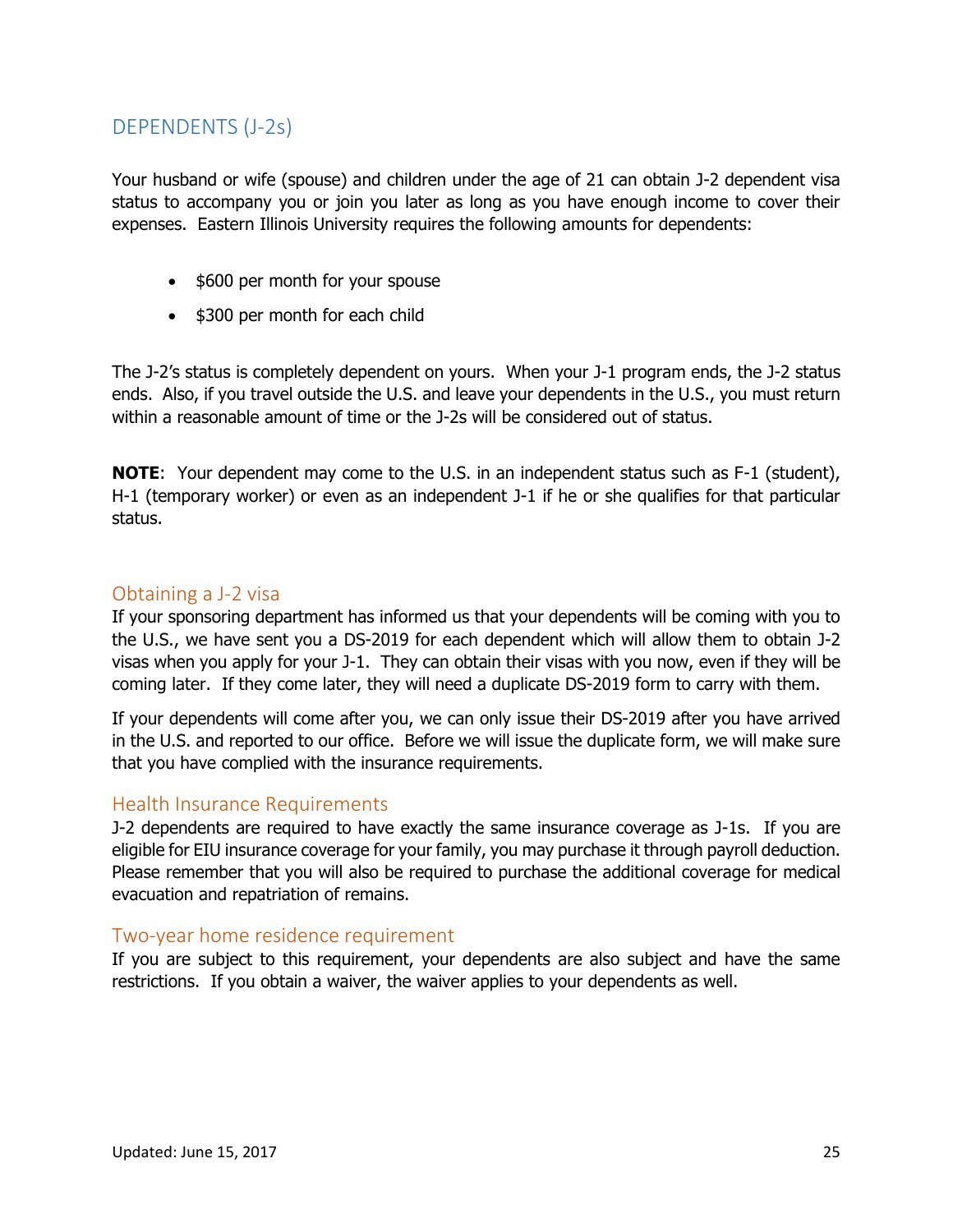### <span id="page-25-0"></span>Employment

Unlike many other dependents, J-2 dependents may apply for an Employment Authorization Document (EAD) through U.S. Citizenship and Immigration Services. Instructions for applying for an EAD are available from the ISSS website. There is a fee and application. The work permission is basically unrestricted. In other words, a J-2 with an EAD can work legally almost any place stores, restaurants, on campus, off campus. The permission is valid for the same length as the DS-2019. If you extend your J-1 status, the J-2 will have to extend the work permission.

NOTE: Unlike J-1s, J-2s do have to pay into the Social Security system.

Approval for employment authorization can take as long as three months. Work permission cannot be extended until the J-1 is first extended. Because of the delays in EAD processing, the J-2 who is employed must sometimes stop working until the new approval arrives.

### <span id="page-25-1"></span>Travel

If your family travels outside the U.S. they will need validated DS-2019s, a valid passport and, in most cases, a valid entry visa in order to return to the U.S.

### <span id="page-25-2"></span>Leaving dependents behind in the U.S.

Occasionally the J-1 needs to leave the U.S. for a period of time during his/her J program. It is advisable not to leave J-2s behind in the U.S. for more than 30 days. If you will be gone more than 30 days, the J-2s should either go with you or change to a tourist status. If the J-1 leaves at the end of the J program, J-2 dependents should leave as well or change to a different status.

### <span id="page-25-3"></span>Extensions

J-2 dependent status is normally extended at the same time and for the same amount of time as your status. There must be adequate funding for the dependents for the amount of time requested, and they must be maintaining the required insurance coverage.

#### <span id="page-25-4"></span>Changes of status

The J-2 dependent may apply for a change from J-2 status to any other nonimmigrant status or immigrant status if the conditions for that status are met, and if he/she is not subject to the twoyear home residence requirement. The same restrictions apply to J-2s who are subject as to J-1s.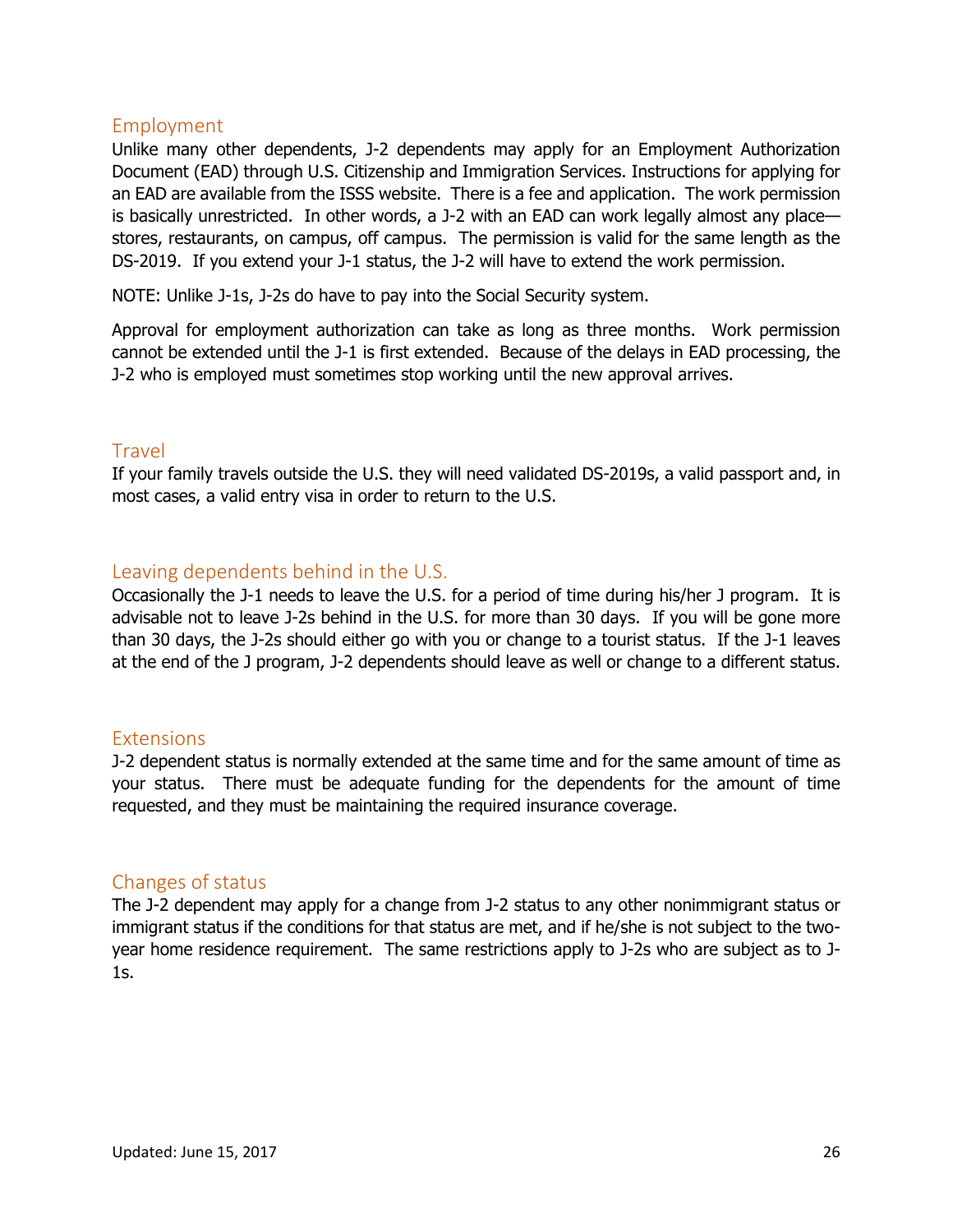### <span id="page-26-0"></span>Change of status from J-2 to J-1

A J-2 dependent may wish to change to J-1 status in order to accept academic employment or for other reasons. The dependent's prospective J-1 sponsor will assist with the change of status application.

The Twelve-Month Rule applies to J-2s as well. An individual who has been in J-2 status for more than six months is not eligible to become a J-1 professor or research scholar until he/she has been out of J status for twelve months.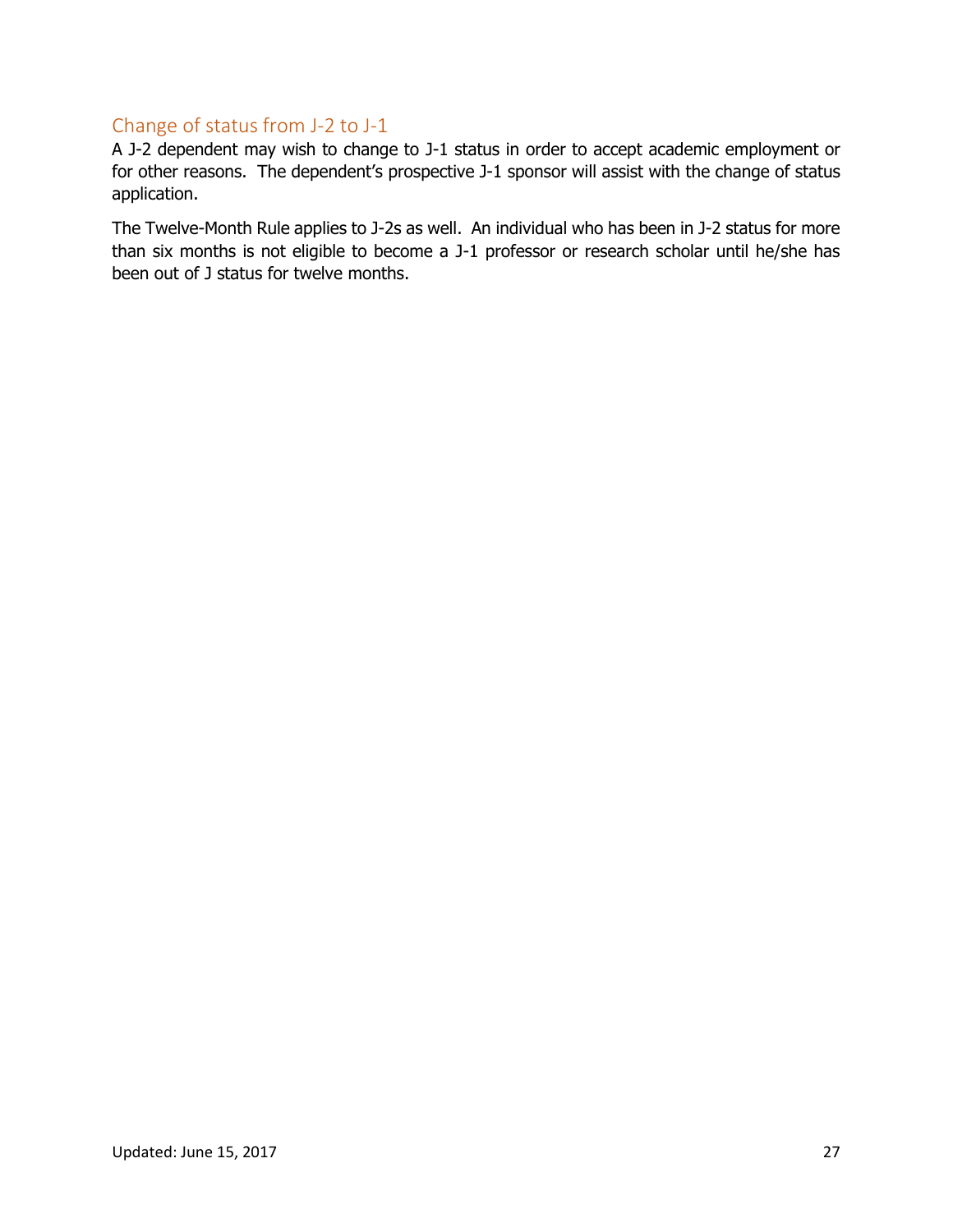### <span id="page-27-0"></span>PUBLIC CHARGE ISSUES

Someone who is a "public charge" relies on the U.S. government for financial support. An alien who is or is likely to become a public charge may be barred from entering the U.S. and is ineligible to obtain a green card. The use of government funds alone does not necessarily make an individual a public charge. The USCIS considers each individual's circumstances when making a public charge determination.

### <span id="page-27-1"></span>Government benefits subject to public charge consideration

- Cash assistance for income maintenance through Supplemental Security Income (SSI)
- Cash assistance for the Temporary Assistance for Needy Families (TANF)
- State or local cash assistance programs for income maintenance, often called "General Assistance" programs
- Government funds used to offset the cost of long-term care in a nursing home or mental health institution may also invoke public charge considerations

### <span id="page-27-2"></span>Government benefits not subject to public charge consideration

- Health care benefits, including Medicaid, the Children's Health Insurance Program (CHIP), prenatal care, or other free or low-cost care at clinics, health centers, or other settings (other than long-term care in a nursing home or other institution)
- Food programs such as Food Stamps, WIC (the Special Supplemental Nutrition program for Women, Infants and Children), school meals or other food assistance
- Other programs that do not give cash, such as public housing, disaster relief, Head Start or job training or counseling

Think carefully before using any public benefits—even those that are not subject to public charge consideration. When you apply for a visa, you must demonstrate that you have sufficient funds to support yourself in the U.S. A family that used public funds for prenatal care and delivery during a previous visit, for instance, might find it more difficult or even impossible to obtain a U.S. entry visa.